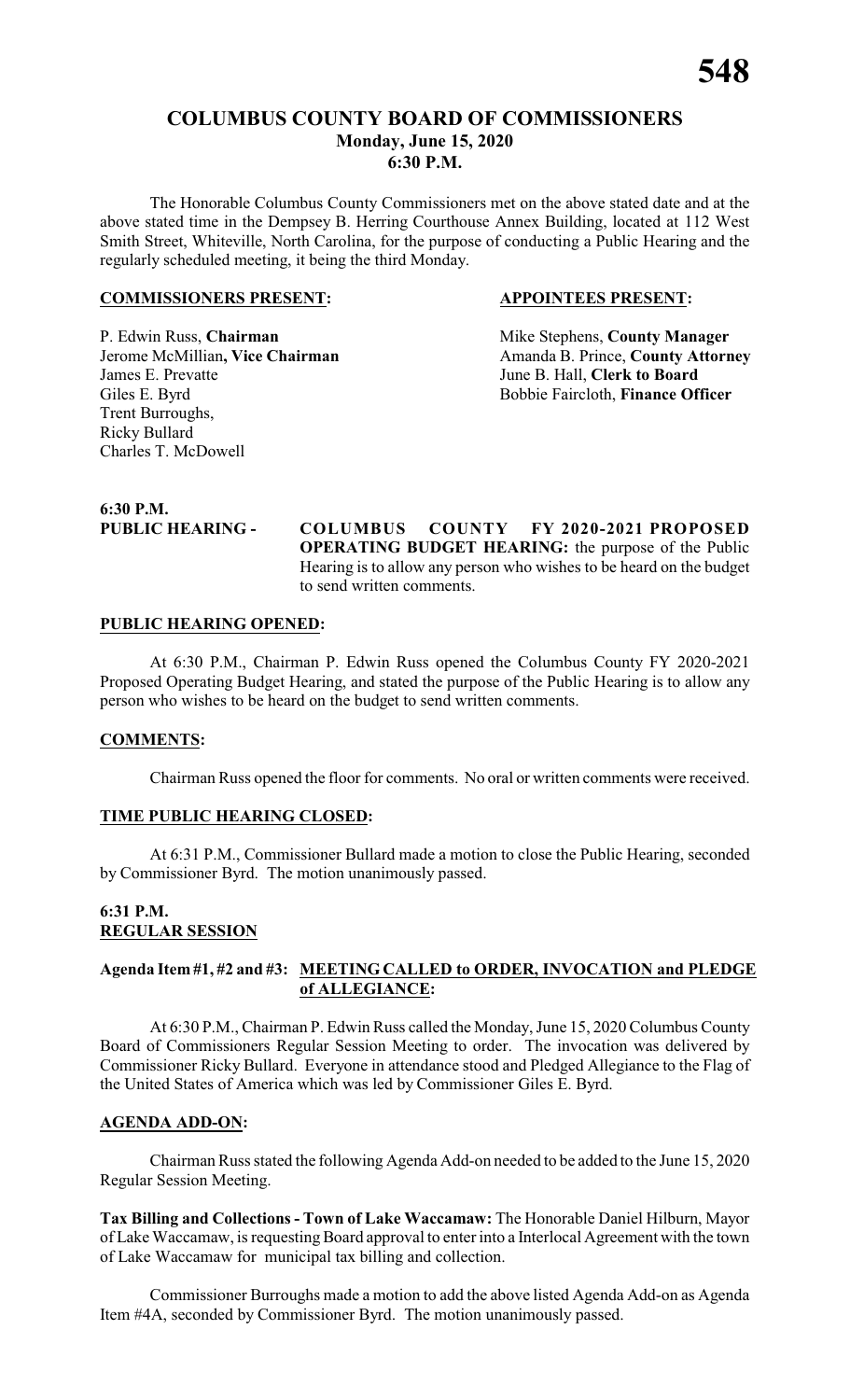# **Agenda Item #4: BOARD MINUTES APPROVAL:**

Commissioner Prevatte made a motion to approve the June 01, 2020 Regular Session Minutes, as recorded, seconded by Commissioner McDowell. The motion unanimously passed.

# **Agenda Item #4A: (Agenda Add-on) TAX BILLING and COLLECTIONS - TOWN of LAKE WACCAMAW:**

The Honorable Daniel Hilburn, Mayor of Lake Waccamaw, requested Board approval to enter into a Interlocal Agreement with the Town of Lake Waccamaw for municipal tax billing and collection.

After lengthy and detailed discussion, Commissioner McDowell made a motion to accept the request by the Town of Lake Waccamaw and the Town of Bolton for an Interlocal Agreement for Tax Billing and Collection, and set the rate at a later date, seconded by Commissioner Burroughs.

#### **AMENDED MOTION:**

After more discussion was conducted, Commissioner McDowell made an **amended motion** to accept the request from the Town of Lake Waccamaw and the Town of Bolton to bill and collect their taxes, through an Interlocal Agreement, and to instruct our Tax Administrator to go with the cost of \$4.00, however, after a study is done, if it does not cover the cost, then come back to the Board with the amount it needs to be increased to cover the cost, seconded by Commissioner Burroughs. The motion unanimously passed.

#### **Agenda Item #5: SOCIAL SERVICES -MONTHLY ADMINISTRATIVE UPDATE:**

Algernon McKenzie, Social Services Director, delivered the following required Monthly Administrative Update.

We have continued to participate in daily Covid-19 planning calls during the month of May. Staff are continuing on a staggered work schedule until further notice.

Our agency is providing access to services via our front foyer, phone interviews, skype, on-line, and FaceTime as allowed by DHHS and policy. The public has responded well during this pandemic with very few complaints.

During the month of May, we received notice from DHHS that the state had additional funds in the Low Income Energy Assistance Program (LIEAP) and counties would be receiving an additional allotment to assist citizens with energy cost. However, there will not be an application process as the state will determine the amount of the supplement individuals will receive. We participated in a webinar and were told that these payments will be sent to the vendors to be posted on their account. Local agencies would only have to review the report and submit the information to county finance for payment. We received an additional \$11,651.28 to be dispersed to eligible recipients by May 29, 2020.

We also received information from DHHS that those families who receive Work First Cash Assistance benefits will get an additional payment loaded to their benefit card on May 22, 2020.

We have seen a welcomed decrease in the number of applications for Food and Nutrition for the month of May compared to April. There were 326 less application submitted in May.

Lastly, there has been a decrease in the number of non-emergency Medicaid Transportation trips during this Covid-19 Pandemic. There were 1,032 fewer trips during the month of May.

| NIAV 2020<br><b>Human Services</b>  |  |  |  |  |
|-------------------------------------|--|--|--|--|
| <b>PROGRAM</b><br><b>STATISTICS</b> |  |  |  |  |

 $M = 2020$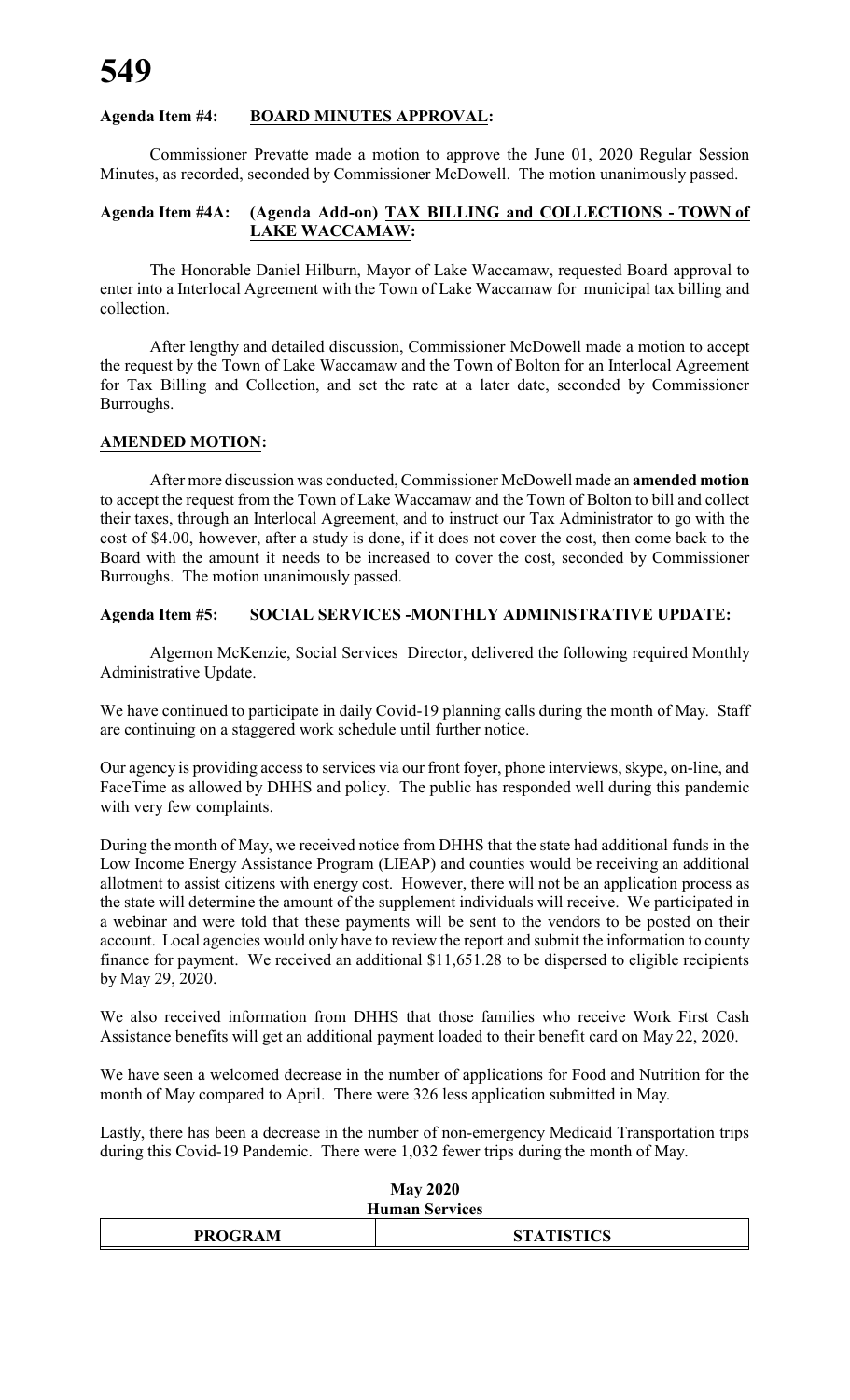# **550**

| <b>Adult Services (APS)</b>          | APS Reports Accepted: 17<br>County Wards: 24<br>Number of Payee Cases: 16<br><b>Adults Served APS: 1</b><br>Number of Medicaid Transportation Trips: 913<br>Amount Requested for Reimbursement: \$19,010.46 |
|--------------------------------------|-------------------------------------------------------------------------------------------------------------------------------------------------------------------------------------------------------------|
| Children's Protective Services (CPS) | Reports Accepted: 24<br>Reports Screened out: 9<br>Families Receiving In-Home Services: 53<br>Children Served: 105<br>Contacts with Families Monthly: 415<br>Assessments: 20                                |
| <b>Foster Care</b>                   | Foster Children in Foster Homes: 67<br>Children Placed Outside County: 14<br>Agency Adoptions: 0<br>Pending Adoptions: 2<br>Total Foster Homes Licensed: 6<br>Total Children in Foster Care: 69             |
| <b>Work First Employment (TANF)</b>  | Applications Taken: 12<br>Applications Approved: 12<br><b>Individuals Receiving Benefits: 243</b><br>Entered Employments: 2<br>Number in Non-Paid Work Experience: 0                                        |
| <b>Program Integrity</b>             | Collections for Fraud: \$3,201.02<br>New Referrals: 4<br>Cases Established: 6                                                                                                                               |
| Day Care                             | Children Receiving Day Care Assistance: 485<br>Children on the Waiting List: 259<br>Amount Spent on Day Care Services: \$186,925.00                                                                         |

#### **May 2020 Economic Services**

| <b>PROGRAM</b>                          | <b>STATISTICS</b>                                                                                                                                            |
|-----------------------------------------|--------------------------------------------------------------------------------------------------------------------------------------------------------------|
| <b>Food &amp; Nutrition</b>             | <b>Applications Taken: 240</b><br>Applications Approved: 252<br>Active Cases: 5,707<br>Benefits Issued: \$1,953,933.00<br>Participants Served: 11,650        |
| <b>Adult Medicaid</b>                   | Applications Taken: 67<br>Cases Terminated: 7<br>Redeterminations: 24<br><b>Applications Processed: 83</b>                                                   |
| <b>Family &amp; Children's Medicaid</b> | Applications Taken: 113<br><b>Applications Processed: 89</b><br>Redeterminations: 437<br>Total Medicaid Cases: 13,786<br>Total Individuals Receiving: 20,352 |
| <b>Child Support</b>                    | <b>Absent Parents Located: 60</b><br>Orders Enforced: 828<br>Active Cases: 3,632<br>Collections: \$517,598.52                                                |

# **Economic Services Program Narrative**

Child Support/Paralegal and Work First Cash/Medicaid Transportation/Maintenance and Housekeeping Food and Nutrition and Family and Children's Medicaid

Adult Medicaid//Rest Home and Nursing Home/Community Alternatives Program (CAP)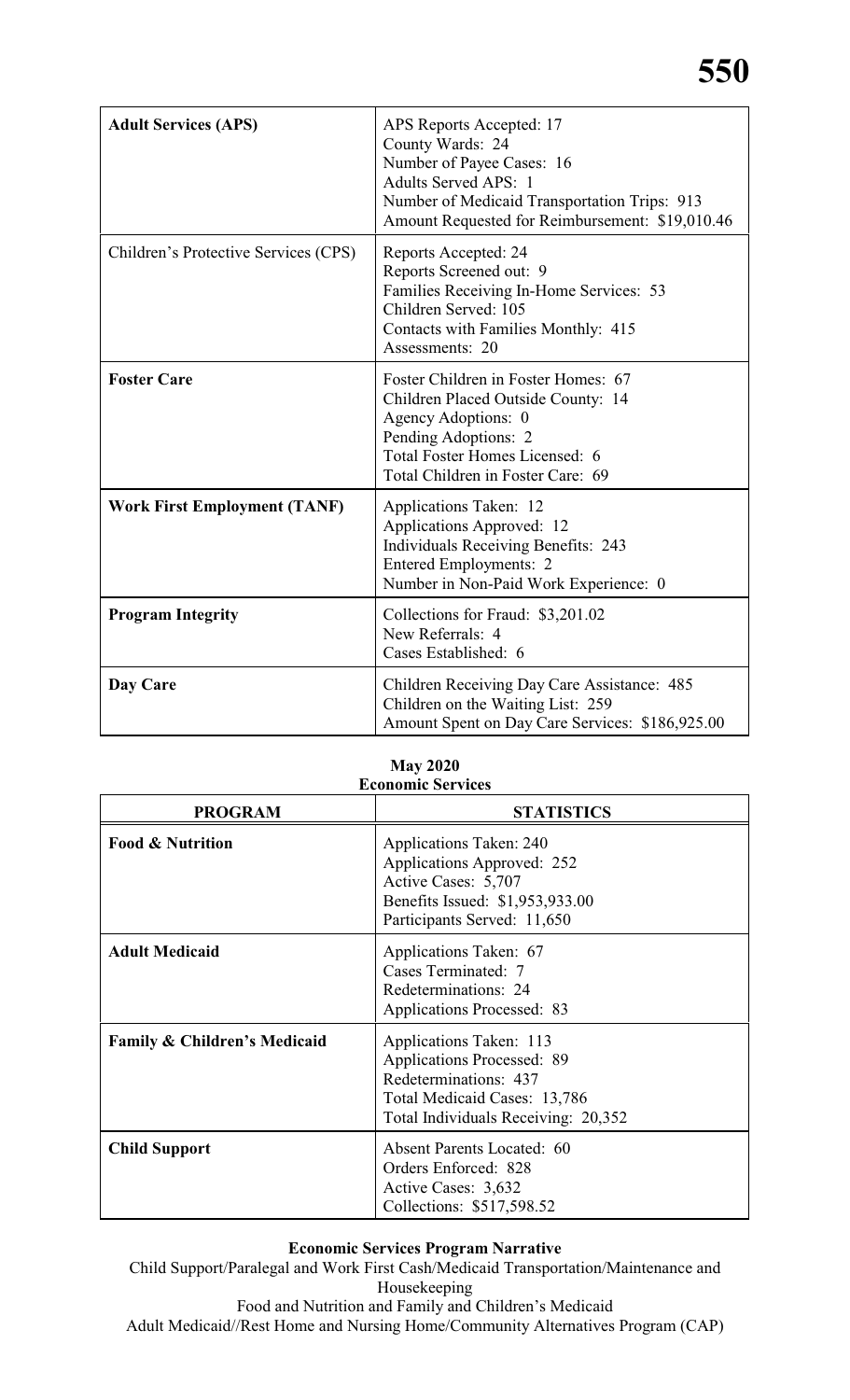# Submitted by Cyndi Hammonds, Income Maintenance Administrator Reporting Month: **May 2020**

#### **News/Updates/Vacancies**

#### **Food and Nutrition:**

Applications with Food and Nutrition continue to come in however they decreased in number a little this month. We received 566 applications in April and 231 applications in May. Again with the help of the Medicaid and Work First Teams, we have been able to get most of them processed timely. Being closed to the public has been a great success in getting work completed in a timelier manner. Staggered schedules were also a success due to the agency was much quieter and people were not as anxious about being around and as close up on other staff. State policies continue to be relaxed due to the pandemic and certification periods are again being extended. This gave workers time to work on reports that are being sent and time for working on calling and trying to locate those citizens that got the pandemic card but their card was returned for non-deliverable. We received notification that clients will be getting a supplement up to the maximum allotment for the month of June also. This team is fully staffed.

#### **Adult and Family & Children's Medicaid:**

Policies for both Medicaid categories also remain relaxed again for May. Clients cannot be terminated off of the program unless they move out of state, death or the client voluntarily request for their Medicaid to terminate. These two teams have again helped Food and Nutrition with keying applications and sending notices or calling clients with the overflow of those applications. The State has notified us review workers can begin to work on their July 2020 recertifications during May. They had automatically extended certification periods without workers having to work the cases. One of Family & Children's Medicaid Supervisors has resigned and a long time employee in Adult Medicaid has decided to retire effective 6/30/2010. This will be 2 vacancies for this team and 3 in training.

#### **Child Support and Paralegal:**

Child Support has had lots of angry calls from absent parents that have had their stimulus checks intercepted and their tax refunds intercepted. We are in the process of coming up with creative waysto be able help those that need to be back in Child Support court as quickly as possible however with our court calendars as large as what they have been is making it difficult to decide who gets most priority to be heard by the judge with our "new" normal for court. We are also in the process of decided ways to complete DNA testing for Child Support. Labcorp, who completes our test results have made some suggestions for counties sent and we will soon decide what is best and the safest way for workers. We have received a resignation on this team which gives this team 3 vacancies with 1 in training.

#### **Work First Cash/Medicaid Transportation/Interpreter/Maintenance and Housekeeping/Deputy:**

- Work First Cash recipients will be receiving a one-time benefit of \$265.00 for each eligible child in an active Work First Cash household. This one-time payment is in addition to their regular Work First benefit that they usually receive. This one-time payment was deposited on their EBT cards on May 22, 2020 to all recipients that were receiving or applied and was approved to receive for April 2020.
- Our Inte-preter continues to help with the Energy Program when not interpreting for workers.
- Our Deputy remains in the lobby where all applications for programs are on a table for clients to enter in the foyer and pick up. A drop box is also available for them to drop any information back off to us or they can mail it in. This drop box is check throughout the day.
- Housekeeping and Maintenance continue to keep our building sanitized and cleaned.
- Medicad Transportation slowed down some during May.
- This tem is fully staffed with 1 still in training in Transportation.

#### *HUMAN SERVICES BOARD REPORT* **Melinda H. Lane, Program Manager Vacancies/Updates/News for May 2020**

#### **Intake/Investigation/Assessment:**

The Intake/Investigation/Assessment Unit continues to have one vacancy. Hopefully we will be able to post this position soon. This Unit continues to make mandated contacts and to provide needed services to families and children while continuing to utilize precautions due to COVID-19. Regular updates continue to be provided from the state regarding guidance and information as things evolve. Referrals continue to be lower than usual, but show a slight increase this month.

#### **In-Home Services:**

The In-Home Services Unit continues to have one vacancy. This position will have to be readvertised when hiring is allowed. This Unit continues to make mandated contacts and to provide needed services to families and children while continuing to utilize precautions due to COVID-19. Regular updates continue to be provided from the state regarding guidance and information as things evolve.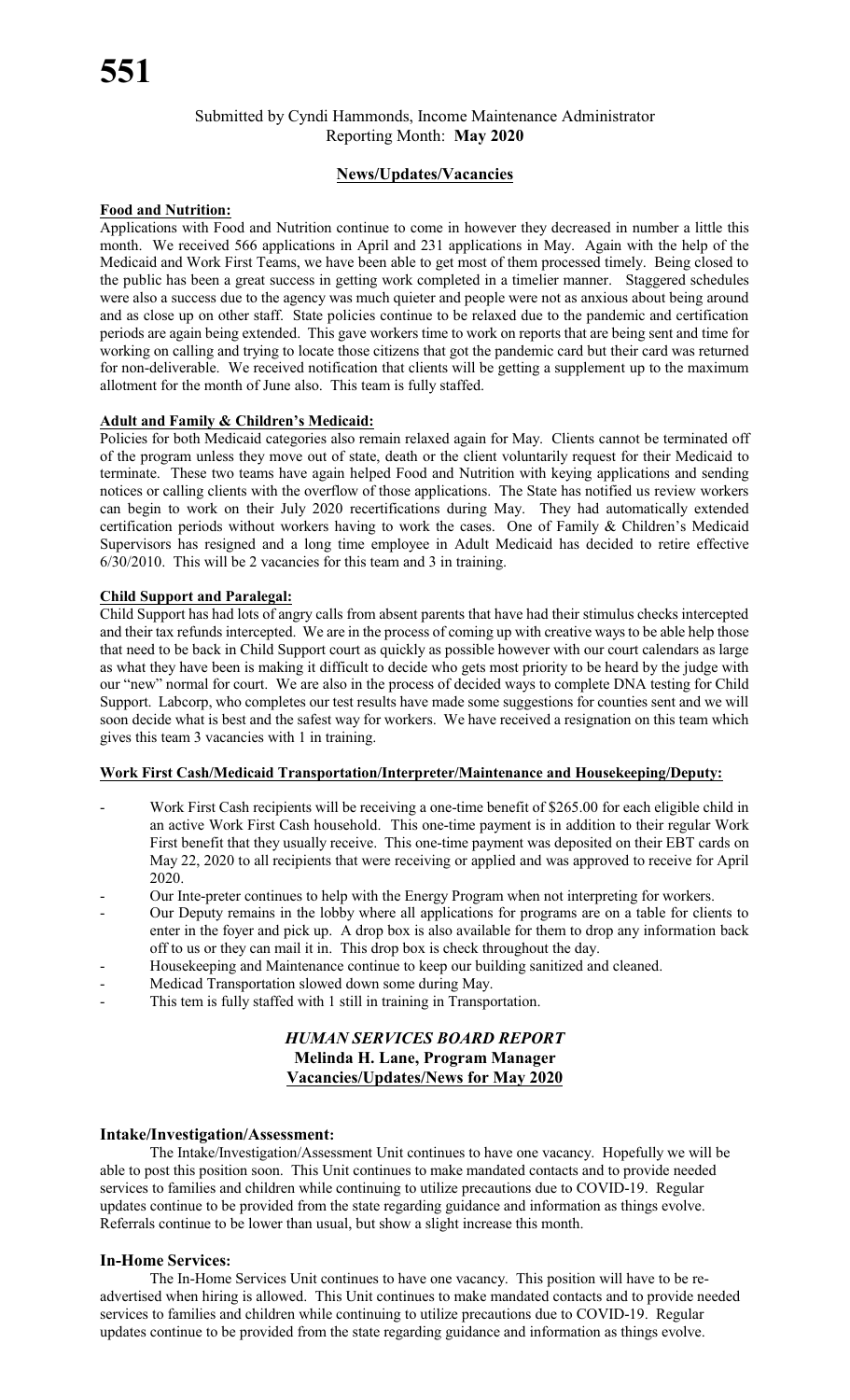#### **Foster Care:**

The Foster Care/Adoptions Unit continues to be fully staffed. This Unit continues to make mandated contacts and to provide needed services to families and children while continuing to utilize precautions due to COVID-19. DHHS does continue to make some allowances for cases that are stable and with parent visitation by allowing the use of Facetime, video chats, etc. Regular updates continue to be provided from the state regarding guidance and information as things evolve. This Unit participated in "virtual court" during the month of May for those foster care cases that needed to have a hearing. Although, a very different experience than staff are used to it appears to have gone very well.

#### **Transitional Unit:**

The Transitional unit continues to be fully staffed. Staff are working caseloads while completing as much mandatory first year training as they can with what has been made available on-line by the state. This Unit continues to make mandated contacts and to provide needed services to families and children while continuing to utilize precautions due to COVID-19. Regular updates continue to be provided from the state regarding guidance and information as things evolve.

#### **Adult Services:**

The Adult Services Unit continued to be short-staffed during most of the month of May due a social worker being on medical leave, although the social worker only worked a couple of days during the month. This Unit continues to make mandated contacts and to provide needed services to the elderly and disabled while utilizing precautions due to COVID-19. Referrals increased significantly in the month of May. Regular updates continue to be provided from the stated regarding guidance and information as things evolve.

#### **Work First Employment:**

This Unit now continues to be fully staffed. COVID-19 continues to make an impact on how this Unit conducts day to day business. Telephone interviews for Work First applications, recertification's, short-term services and benefits continue to be allowed. Certain necessary application documentation can be mailed to individuals that wish to apply and when received back the worker can conduct telephone interviews to complete that application. Some application information is also being provided for pick-up in the foyer area of the agency.

#### **Child Day Care:**

The Child Day Care Unit continues to be fully staffed. COVID-19 continues to make an impact on how this Unit conducts day to day business. Day Care services are continuing to be provided and the state is working with county agencies and day cares to help them stay open as much as possible while providing a safe environment for children. DSS staff continue to work with families to ensure their services stay in place while limiting contact to the telephone as much as possible.

#### **Program Integrity:**

Program Integrity continues to work hard to get caught up with program integrity duties and cases. COVID-19 continues to limit office visits, encouraging telephone contact. Repayment agreements are being relaxed to help clients during this time.

Although electric companies have relaxed disconnections and the Governor has now ordered that public utilities not be disconnected, we continue to assist families, when they are eligible, with their cooling needs when they have received a late notice. This will help prevent many families from getting into a situation that is worse over time as charges accumulate. We are providing applications and information for pick-up in the foyer area of the agency and conducting telephone interviews to help determine eligibility.

Due to the recent reallocation of additional funding for Low Income Energy Assistance Program clients, this money is now being distributed to local vendors, although the allotment for each client is small.

#### **Agenda Item #6: SOLID WASTE - DEPARTMENTAL UPDATE:**

Harold Nobles, Solid Waste Director, delivered the following departmental update.

#### **Total Customers:** County Residents: 18,667

# **Total Tonnage Amounts: Collected and transferred to Sampson County:**

| MSW:            | 18,369.74 Tons |
|-----------------|----------------|
| Brown Goods:    | 1,353.65 Tons  |
| $C&D/R$ oofing: | 6,114.69 Tons  |
| Total:          | 25,838.08 Tons |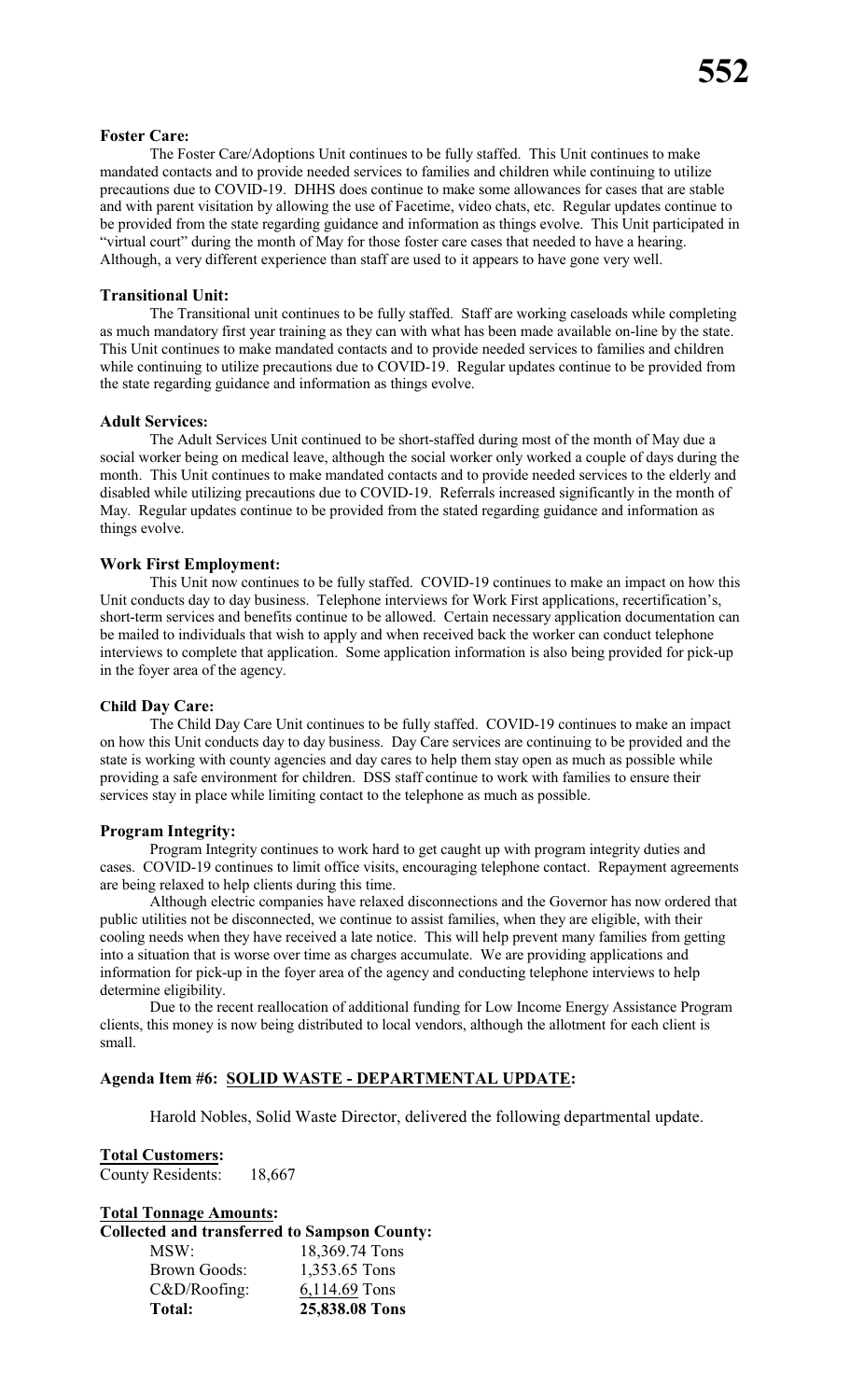**553**

#### **Total Land-filled Locally:**

| Yard Waste: | 1,128.52 Tons |
|-------------|---------------|
| LCID:       | 58.98 Tons    |
| Total:      | 1,187.50 tons |

#### **Litter Enforcement:**

Complaints: 12 Convictions: 0

#### **Total Recycled:**

| <b>Plastics/Glass</b> | <b>White Goods</b>     | Tires | <b>Electronics</b> | <b>Batteries</b> | <b>Used Engine Oil</b> |
|-----------------------|------------------------|-------|--------------------|------------------|------------------------|
| $11.76$ Tons          | 152.10 Tons 67.66 Tons |       | $15.21$ Tons       | 3.16 Tons        | 62.18 Tons             |
|                       |                        |       |                    |                  |                        |

| Cardboard/Newsprint: Televisions: |                          | <b>Pesticide Containers:</b> |                           |
|-----------------------------------|--------------------------|------------------------------|---------------------------|
| 22.11 Tons                        | $45.12$ Tons $2.01$ Tons |                              | <b>TOTAL: 381.31 Tons</b> |

#### **State Aid Funding:**

| <b>TOTAL:</b>      | \$97,209.95 |
|--------------------|-------------|
| Solid Waste        | \$18,620.68 |
| <b>Scrap Tires</b> | \$59,584.85 |
| White Goods Metals | \$19,004.42 |

#### **Noble Oil Services: Used Oil Vendor**

**Synergy Recycling: Electronics Vendor**

**Columbus County Landfill Repairs:** Ongoing Maintenance Operation

**Compliance with NCDENR:** No violations

#### **Agenda Item #7: AGING - HOME AND COMMUNITY CARE BLOCK GRANT:**

Kristie Massey, Director of Aging, requested Board approval of the following Home and Community Care Block Grant for \$627,568.

| In-Home Services Level II       | \$124,000               |
|---------------------------------|-------------------------|
| In-Home Services Level III      | \$139,500               |
| Home Delivered Meals            | \$124,000               |
| Congregate Meals                | \$132,000               |
| <b>Senior Center Operations</b> | \$9,100                 |
| Housing/Home Improvements       | 4,500<br>$\mathbb{S}^-$ |
| Information/Option Counseling   | \$31,711                |
| <b>SUB TOTAL:</b>               | \$564,811               |
| Match:                          | \$62,757                |
| <b>GRAND TOTAL:</b>             | \$627,568               |

- 1. To allow all programs to remain as presently provided.
- 2. Request that the Columbus County Commissioners accept the proposed budget allocations of \$564,811 with a local match os \$62,757, for a grand total of \$627,568.
- 3. To allow the Columbus County Department of Aging and Adult Services to accept any additional future funds for the 2020/2021 budget year and/or adjust its budget should there be a reduction of funds. Also, that any shortfalls be supplemented by the County Budget.

Commissioner Byrd made a motion to approve the above listed Home and CommunityCare Block Grant for \$627,568, seconded by Vice Chairman McMillian. The motion unanimously passed.

After discussion was conducted, Commissioner Byrd amended his motion to eliminate the last sentence which is highlighted with strikeout, and Vice Chairman McMillian amended his second. The amended motion unanimously passed.

#### **Agenda Item #8: APPOINTMENTS / RE-APPOINTMENTS / REPLACEMENTS to BOARDS, COMMISSIONS and AUTHORITIES:**

June B. Hall, Clerk to the Board, requested appointments/re-appointments/replacements be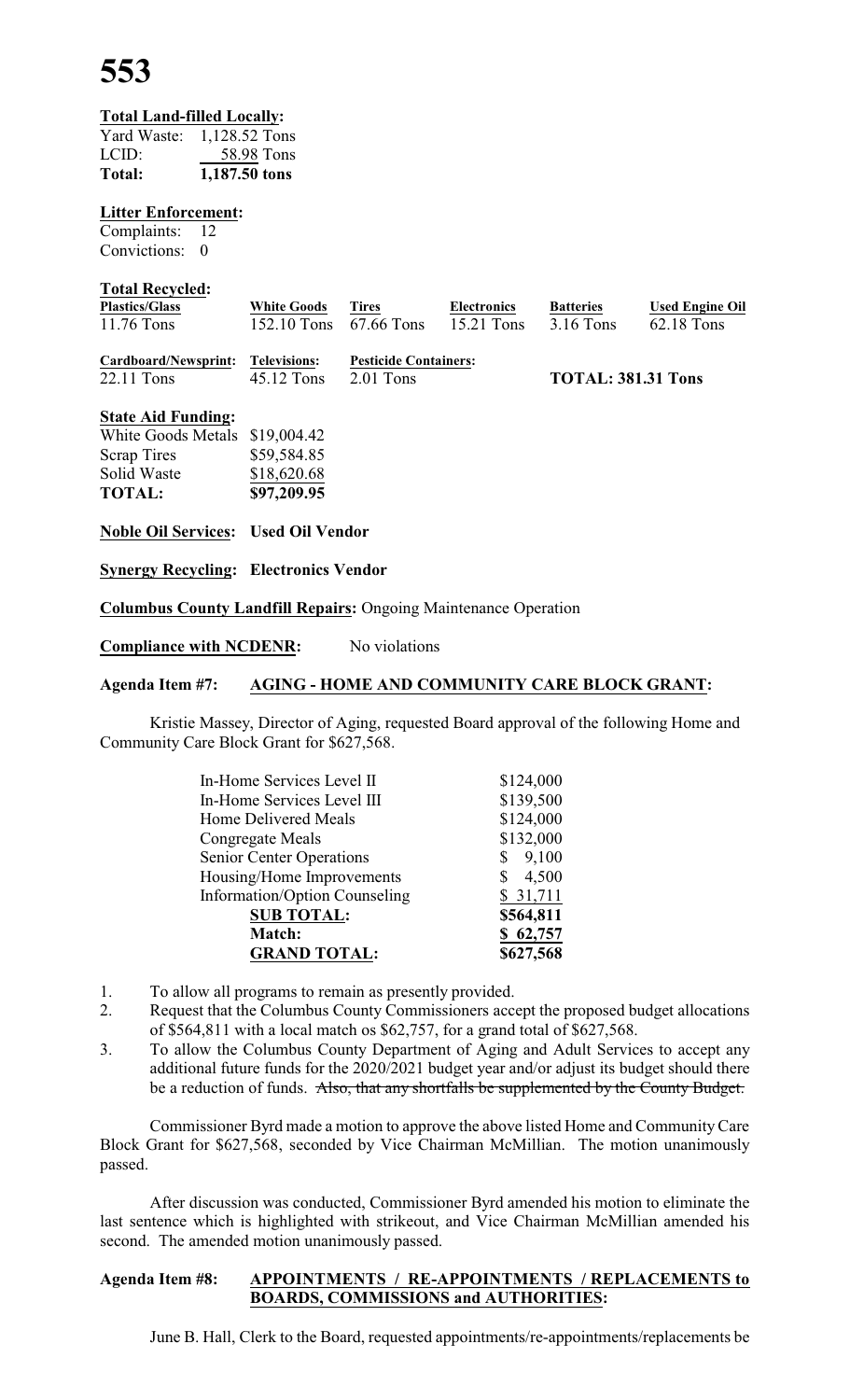| made |
|------|
|------|

| <b>COMMITTEE</b>                                                                     | ZONE/<br>EB                                                  | PERSON(S)                                                                                                                                                                        | <b>EXPIR.</b><br><b>DATE</b>                                                                                                  | <b>BOARD</b><br><b>ACTION</b>                                                                                                                      |
|--------------------------------------------------------------------------------------|--------------------------------------------------------------|----------------------------------------------------------------------------------------------------------------------------------------------------------------------------------|-------------------------------------------------------------------------------------------------------------------------------|----------------------------------------------------------------------------------------------------------------------------------------------------|
| Aging Advisory Council (Region<br>$O$ ) -COG-<br>M=Byrd S=Byrd                       | EB                                                           | 06/30/2020<br>Neil Smith                                                                                                                                                         |                                                                                                                               | <b>Re-Appoint</b>                                                                                                                                  |
| <b>Animal Control Advisory Council</b>                                               | <b>VII</b>                                                   | Patricia Thor                                                                                                                                                                    | 01-16-2020                                                                                                                    | <b>Holly Spivey</b>                                                                                                                                |
| Brunswick Zoning, Planning Board<br>and Board of Adjustments<br>M=McD S=Byrd         | EB                                                           | Caletta Faulk - ETJ                                                                                                                                                              | 05-17-2020                                                                                                                    | <b>Re-Appoint</b>                                                                                                                                  |
| Chadbourn Planning and Zoning<br>Board<br>M=Bullard S=Byrd                           | EB                                                           | <b>ETJ - VACANT</b>                                                                                                                                                              |                                                                                                                               | <b>Johnny</b><br>Honeycutt                                                                                                                         |
| Economic Development<br><b>Commission Board of Directors</b>                         | IV<br>V                                                      | J.E. Thompson, Jr.<br>R.C. Soles, Jr.                                                                                                                                            | 06/30/2020<br>06/30/2020                                                                                                      | <b>Re-Appoint</b><br><b>HOLD</b>                                                                                                                   |
| Fair Bluff Planning Board<br>M=McMillian S=Byrd                                      | EB                                                           | George Perry - ETJ                                                                                                                                                               | April, 2020                                                                                                                   | <b>Re-Appoint</b>                                                                                                                                  |
| Home and Community Care Block<br><b>Grant for Aging Services Advisory</b><br>Council | IV                                                           | Dan Watts                                                                                                                                                                        | 06-30-2019                                                                                                                    | <b>Re-Appoint</b>                                                                                                                                  |
| Housing Advisory Committee                                                           | I<br>$\mathbf{I}$<br>$\mathop{\rm III}\nolimits$<br>IV<br>VI | <b>Richard Peacock</b><br><b>Michael Clemmons</b><br>David Solomon<br>Vickie Pait<br>Bonnie K, Prince                                                                            | 06/30/2020<br>06/30/2020<br>06/30/2020<br>06/30/2020<br>06/30/2020                                                            | <b>HOLD</b><br><b>Re-Appoint</b><br><b>HOLD</b><br><b>Re-Appoint</b><br><b>Re-Appoint</b>                                                          |
| <b>Industrial Facilities Pollution</b><br><b>Control Financing Authority</b>         | EB                                                           | Carl Meares, Jr.                                                                                                                                                                 | 06/30/2018?<br>??                                                                                                             | <b>HOLD</b>                                                                                                                                        |
| <b>Community Advisory Committee</b><br>(Joint and/or Nursing Home)                   | EB<br>EB<br>EB<br>EB<br>EB<br>EB<br>EB<br>EB<br>EB<br>EB     | Karen Dawsey<br><b>Robert Adams</b><br>Zelma Biddle<br>Linda Young<br>Deborah Spivey<br>Michael J. Creen<br>Joleen Fowler Lewis<br>Peggy Gerald<br>Anita Adams<br>Millie Freeman | 04/04/2020<br>07/16/2020<br>?<br>$\gamma$<br>04/02/2019<br>07/16/2019<br>06/03/2020<br>06/03/2020<br>06/03/2020<br>06/03/2020 | <b>HOLD</b><br><b>HOLD</b><br><b>HOLD</b><br><b>HOLD</b><br><b>HOLD</b><br><b>HOLD</b><br><b>HOLD</b><br><b>HOLD</b><br><b>HOLD</b><br><b>HOLD</b> |
| Lake Waccamaw Planning Board<br>M=Byrd S=McDowell                                    | EB                                                           | David Lanier - ETJ                                                                                                                                                               | 06/30/20200                                                                                                                   | <b>Re-Appoint</b>                                                                                                                                  |
| Literacy Council (Columbus<br>County)<br>M=Bullard S=McDowell                        | EB                                                           | Amon E. McKenzie                                                                                                                                                                 | 2019                                                                                                                          | <b>Jerome</b><br><b>McMillian</b>                                                                                                                  |
| Southeastern Community College                                                       | <b>VII</b>                                                   | Robert L. Ezzell                                                                                                                                                                 | 06/30/2020                                                                                                                    | <b>Re-Appoint</b>                                                                                                                                  |
| Southeastern Economic<br><b>Development Commission</b>                               | $\mathbf{I}$                                                 | <b>Ricky James Benton</b>                                                                                                                                                        | 04/01/2020                                                                                                                    | <b>HOLD</b>                                                                                                                                        |
| <b>Voluntary Agricultural District</b><br>Board                                      | $\mathbf{I}$<br>IV                                           | Craig Fisher<br><b>Terry Garrell</b>                                                                                                                                             | 06/30/2020<br>06/30/2020                                                                                                      | <b>Re-Appoint</b><br>Harry J. Hart                                                                                                                 |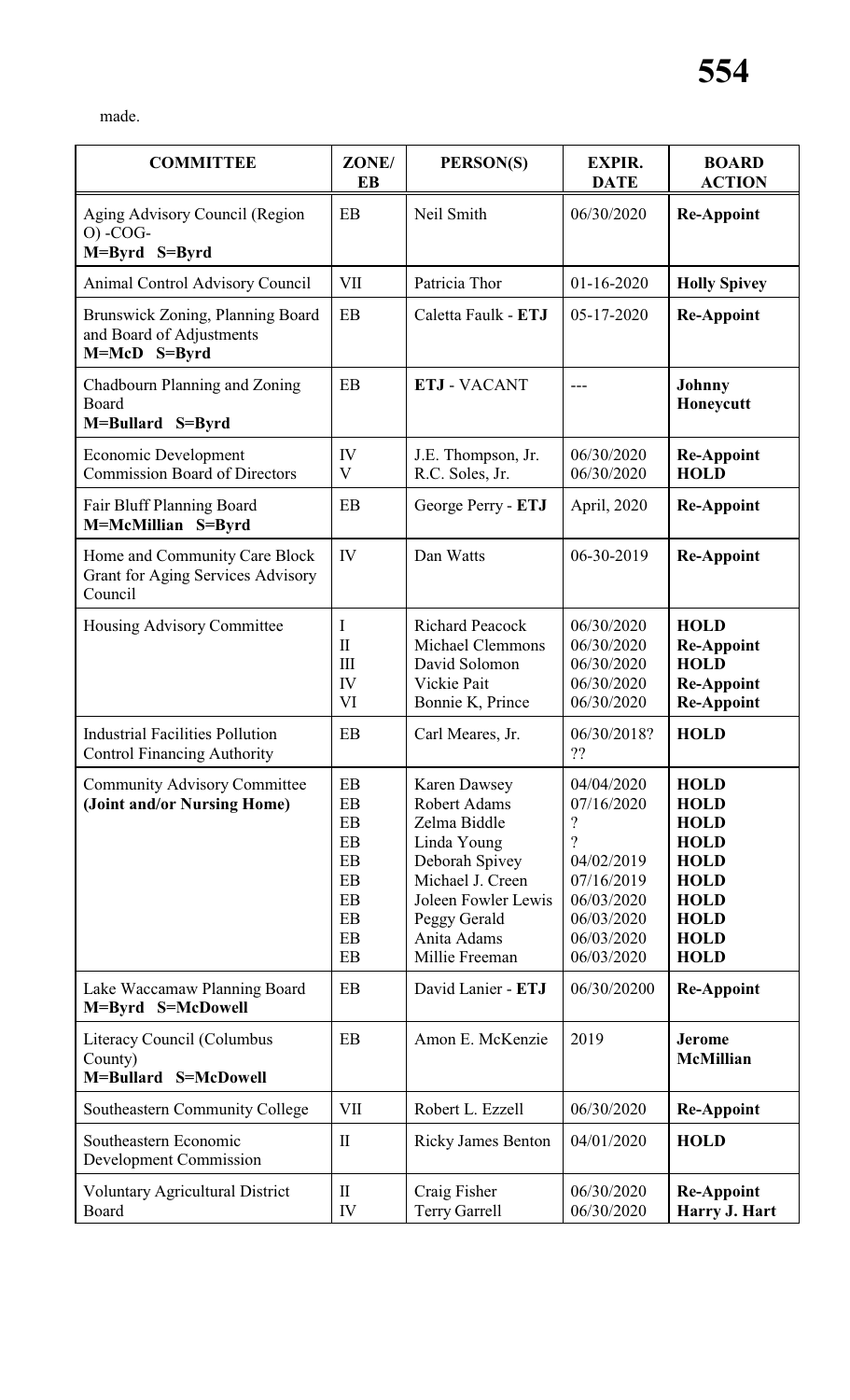| <b>COMMITTEE</b>                       | ZONE/<br>EB                    | PERSON(S)                                                                                                                 | <b>EXPIR.</b><br><b>DATE</b>                                                                   | <b>BOARD</b><br><b>ACTION</b>                                                                                                 |
|----------------------------------------|--------------------------------|---------------------------------------------------------------------------------------------------------------------------|------------------------------------------------------------------------------------------------|-------------------------------------------------------------------------------------------------------------------------------|
| Water and Sewer Advisory<br>Commission | П<br>Ш<br>IV<br>V<br>VI<br>VII | Thaddus Williams<br>Chris Smith<br>Margaret Gordon<br>David Parks<br>Steve Long<br>James Worley<br><b>Todd Pennington</b> | 06/02/2020<br>06/02/2020<br>06/02/2020<br>06/02/2020<br>06/02/2020<br>06/02/2020<br>06/02/2020 | <b>HOLD</b><br><b>HOLD</b><br><b>HOLD</b><br><b>Re-Appoint</b><br><b>Re-Appoint</b><br><b>Re-Appoint</b><br><b>Re-Appoint</b> |

# **RECESSREGULARSESSION and enter into COLUMBUS COUNTY WATERand SEWER DISTRICTS I, II, III, IV and V BOARD MEETING:**

At 7:02 P.M., Commissioner Byrd made a motion to recess Regular Session and enter into Columbus County Water and Sewer Districts I, II, III, IV and V **combination meeting**, seconded by Vice Chairman McMillian. The motion unanimously passed.

#### **Agenda Item#9: COLUMBUS COUNTY WATER and SEWERDISTRICTS I, II, III, IV and V BOARD MEETING MINUTES:**

June 01, 2020 Columbus County Water and Sewer Districts I, II, III, IV and V Board Meeting **(5 Sets)**

This information will be recorded in Minute Book Number 2 for each Water District, respectively.

#### **Agenda Item#10: COLUMBUS COUNTY WATER and SEWER DISTRICTS I, II, III, IV and V - APPROVAL of MONTHLY BILLING ADJUSTMENTS for MAY and JUNE, 2020:**

Harold Nobles, Public Utilities Director, requested Board approval of the monthly billing adjustments for May and June, 2020.

This information will be recorded in Minute Book Number 2 for each Water District, respectively.

#### **ADJOURN COMBINATION MEETING of COLUMBUS COUNTY WATER and SEWER DISTRICTS I, II, III, IV AND V BOARD MEETING:**

At 7:03 P.M., Commissioner Burroughs made a motion to adjourn the **combination meeting** of Columbus County Water and Sewer Districts I, II, III, IV and V, and resume Regular Session, seconded by Vice Chairman McMillian. The motion unanimously passed.

# **Agenda Item #11: PUBLIC INPUT (BY TELEPHONE, E-MAIL OR LETTER).**

Chairman Russ opened the floor for Public Input. No Public Input was received either orally or written.

#### **Agenda Item #12: CONSENT AGENDA ITEMS:**

Commissioner Bullard made a motion to approve the following Consent Agenda Items, seconded by Vice Chairman McMillian. The motion unanimously passed.

#### A. Budget Amendments:

| <b>TYPE</b>              | <b>ACCOUNT</b> | <b>DETAILS</b>        | <b>AMOUNT</b> |
|--------------------------|----------------|-----------------------|---------------|
| $\parallel$ Expenditures | 18-4445-551000 | C/O Office Equipment  | 20,000        |
|                          | 18-4445-526001 | Departmental Supplies | 30,000        |
|                          | 18-4445-524001 | Construction          | 453,099       |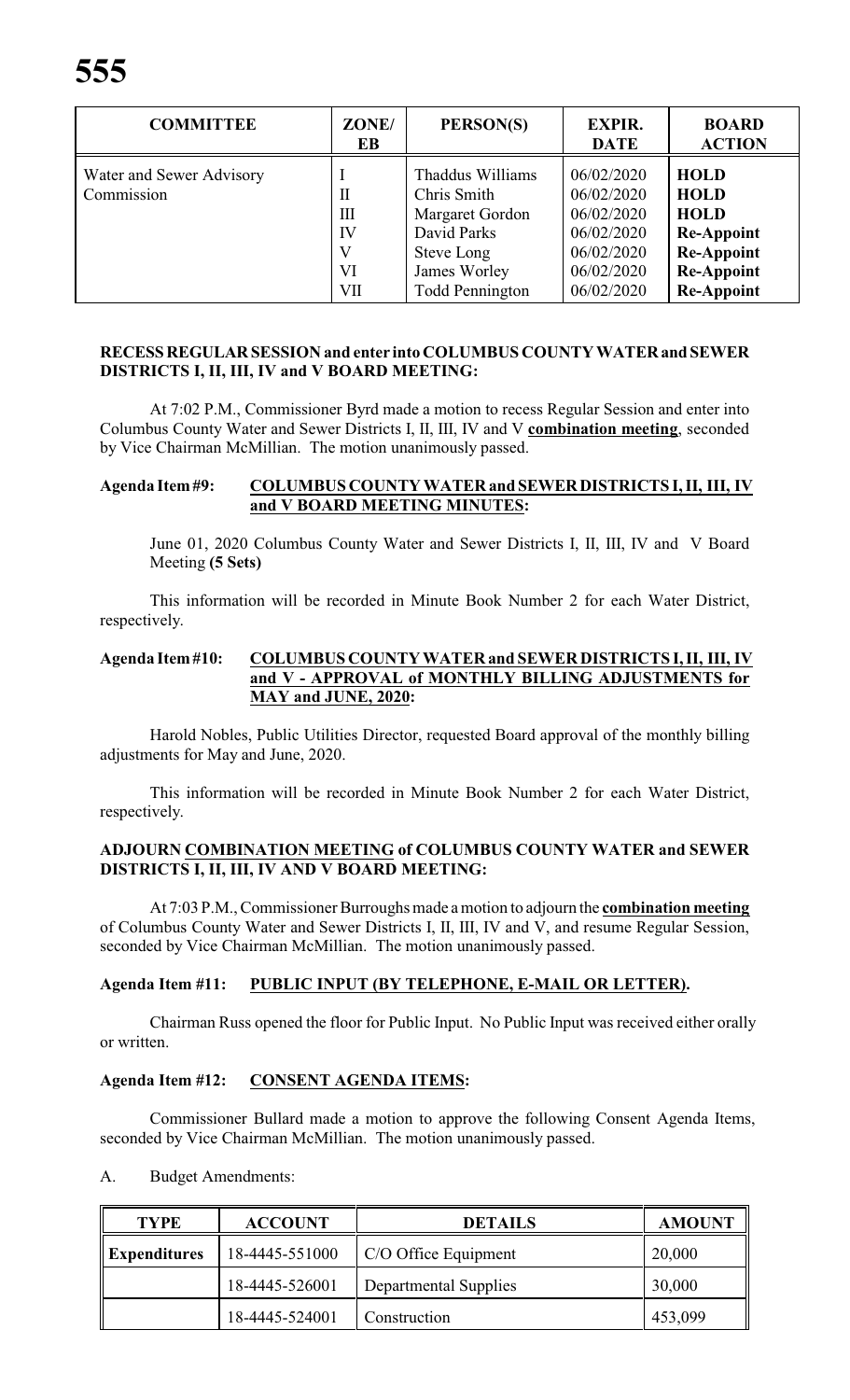# **556**

| <b>TYPE</b>         | <b>ACCOUNT</b> | <b>DETAILS</b>                       | <b>AMOUNT</b> |
|---------------------|----------------|--------------------------------------|---------------|
|                     | 18-4445-523920 | Personal Protective Equipment        | 100,000       |
|                     | 18-4445-519001 | <b>Contracted Services</b>           | 219,058       |
|                     | 18-4445-563000 | Allocation to other Government Units | 330,976       |
| <b>Revenues</b>     | 18-3345-433070 | <b>CARES</b> Act Funds               | 1,153,133     |
| <b>Revenues</b>     | 14-3431-432002 | <b>Controlled Substance Tax</b>      | 22,272        |
|                     | 14-3431-489000 | Miscellaneous Revenue                | 50            |
|                     | 14-3431-499101 | <b>Fund Balance</b>                  | (52,988)      |
|                     | 14-3431-440003 | <b>US Marshal DEA</b>                | 30,666        |
| <b>Expenditures</b> | 26-4370-566905 | Cerro Gordo Rescue                   | 35,665        |
|                     | 26-4370-569900 | Whiteville Rescue                    | 32,500        |
|                     | 26-4370-569903 | Acme Delco Riegelwood Rescue         | 35,666        |
|                     | 26-4370-569904 | <b>Buckhead Rescue</b>               | 36,665        |
|                     | 26-4370-569905 | Chadbourn Rescue                     | 35,665        |
|                     | 26-4370-569906 | Fair Bluff Rescue                    | 35,665        |
|                     | 26-4370-569907 | Lake Waccamaw Rescue                 | 35,665        |
|                     | 26-4370-569908 | Nakina Rescue                        | 35,665        |
|                     | 26-4370-569909 | <b>Tabor City Rescue</b>             | 35,666        |
| <b>Revenues</b>     | 26-3436-416103 | Releases - Columbus County           | (650)         |
|                     | 26-3434-411104 | Whiteville Rescue Tax                | 32,500        |
|                     | 26-3436-432308 | County Rescue Tax .02 Cents          | 285,972       |
| <b>Expenditures</b> | 13-4433-518400 | 401K Retirement                      | 2,785         |
|                     | 13-4433-518100 | <b>FICA</b>                          | 135           |
|                     | 13-4433-522000 | Food and Provisions                  | 3,750         |
|                     | 13-4433-525105 | Gas and Propane                      | 325           |
| <b>Revenues</b>     | 13-3314-423000 | <b>Federal Salred Revenues</b>       | 5,245         |
|                     | 13-3314-533000 | <b>State Share Revenues</b>          | 1,750         |
| <b>Expenditures</b> | 21-4432-525000 | Vehicles and Supplies                | 210           |
|                     | 21-4432-525110 | M&R Buildings and Grounds            | 2,500         |
|                     | 21-4432-526000 | Office Supplies                      | 1,000         |
|                     | 21-4432-526001 | <b>Departmental Supplies</b>         | 100,000       |
|                     | 21-4432-550010 | Non Capital Outlay                   | 10,000        |
| <b>Revenues</b>     | 21-3313-423035 | <b>Federal Share Revenues</b>        | 85,283        |
|                     | 21-3313-437035 | <b>State Shared Revenues</b>         | 28,427        |
| <b>Expenditures</b> | 28-4341-569900 | Acme Delco Fire District             | 5,000         |
|                     | 28-4340-569900 | Yam City Fire District               | 4,500         |
|                     | 28-4333-569900 | <b>Evergreen Fire District</b>       | 2,000         |
|                     | 28-4334-569900 | St. James Fire District              | 1,000         |
|                     | 28-4343-569900 | <b>Coles Service District</b>        | 5,250         |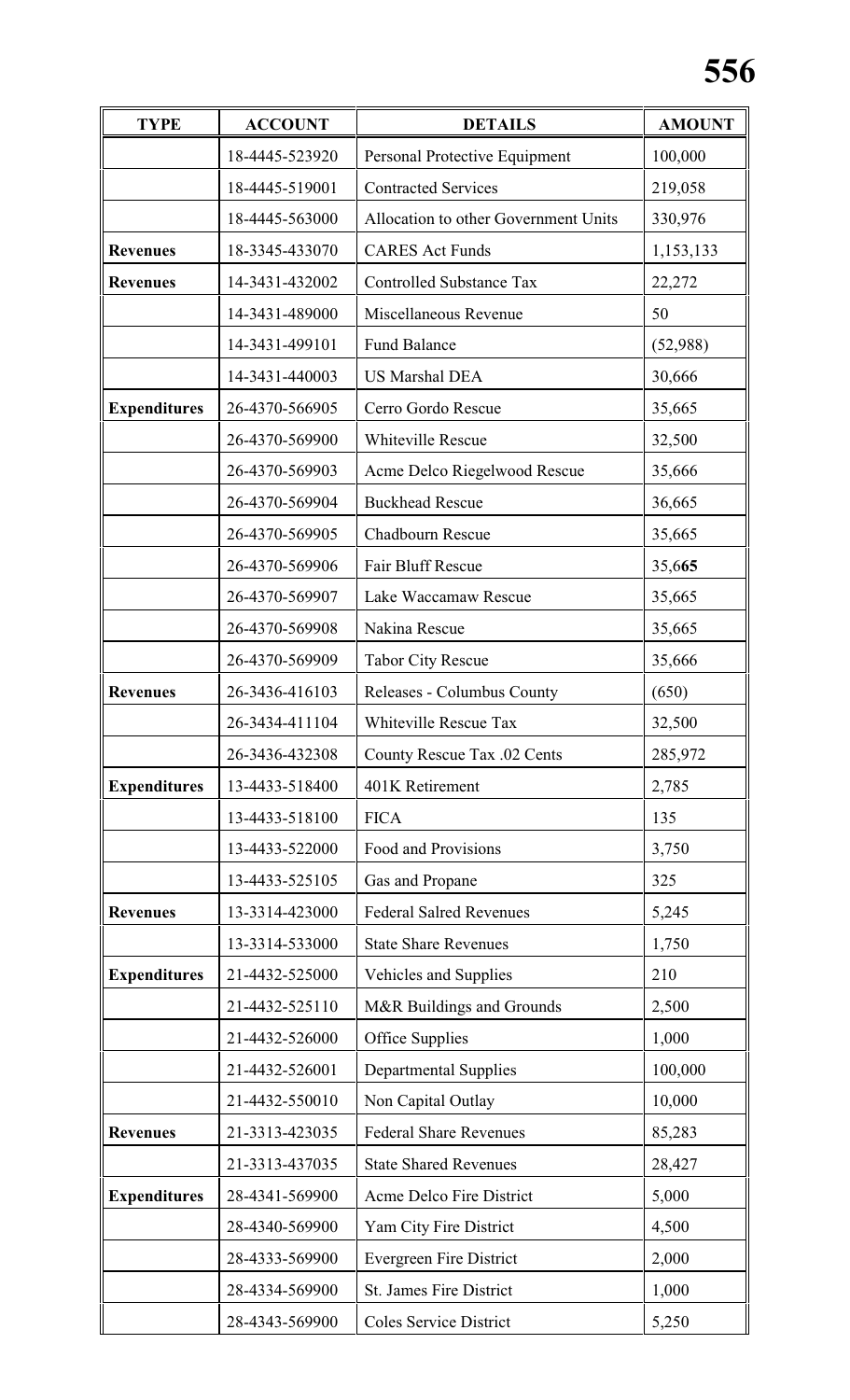| <b>TYPE</b>         | <b>ACCOUNT</b> | <b>DETAILS</b>                             |         |
|---------------------|----------------|--------------------------------------------|---------|
|                     | 28-4344-569900 | Cerro Gordo Fire District                  | 4,000   |
|                     | 28-4345-569900 | Williams Township Fire District            | 5,500   |
|                     | 28-4347-569900 | <b>Brunswick Fire District</b>             | 8,000   |
|                     | 28-4336-569900 | Nakina Fire District                       | 9,000   |
|                     | 28-4337-569900 | <b>Old Dock Fire District</b>              | 8,000   |
|                     | 28-4339-569900 | <b>Roseland Fire District</b>              | 5,600   |
| <b>Revenues</b>     | 28-3434-411109 | Special Fire Tax - Hallsboro Fire          | 100     |
|                     | 28-3434-411016 | Special Fire Tax - N. Whiteville           | 450     |
|                     | 28-3434-411012 | Special Fire Tax - Acme Delco              | 5,075   |
|                     | 28-3434-411011 | Special Fire Tax - Yam City                | 4,500   |
|                     | 28-3434-411014 | Special Fire Tax - Evergreen               | 2,000   |
|                     | 28-3434-411015 | Special Fire Taxes - St. James             | 1,000   |
|                     | 28-3434-411017 | Special Fire Tax - Coles                   | 5,250   |
|                     | 28-3434-411018 | Special Fire Tax - Cerro Gordo             | 5,000   |
|                     | 28-3434-411019 | Special Fire Tax - Williams                | 5,500   |
|                     | 28-3434-411104 | Special Fire Tax - Brunswick               | 8,000   |
|                     | 28-3434-411107 | Special Fire Tax - Nakina                  | 9,250   |
|                     | 28-3434-411108 | Special Fire Tax - Old Dock                | 8,000   |
|                     | 28-3434-411110 | Special Fire Tax - Roseland                | 5,800   |
|                     | 28-3434-416129 | Tax Releases - N. Whiteville               | (450)   |
|                     | 28-3434-416133 | Tax Releases - Cerro Gordo                 | (1,000) |
|                     | 28-3434-416110 | Tax Releases - Nakina                      | (100)   |
|                     | 28-3434-416111 | Tax Refunds - Nakina                       | (150)   |
|                     | 28-3434-416115 | Tax Releases - Hallsboro                   | (100)   |
|                     | 28-3434-416117 | Tax Releases - Roseland                    | (200)   |
|                     | 28-3434-416120 | Tax Refunds - Acme Delco                   | (75)    |
| <b>Expenditures</b> | 60-7111-526000 | Office Supplies                            | 5,000   |
|                     | 60-7111-539200 | Uniforms and Clothing                      | 200     |
|                     | 60-7111-539525 | <b>Safety Materials Training Equipment</b> | 100     |
|                     | 60-7111-526001 | <b>Departmental Supplies</b>               | 19,200  |
|                     | 61-7112-519001 | <b>Contracted Services</b>                 | 625     |
|                     | 61-7112-526000 | Office Supplies                            | 3,000   |
|                     | 61-7112-539525 | <b>Safety Materials Training Equipment</b> | 100     |
|                     | 61-7112-549953 | Dues/Permits                               | 300     |
|                     | 61-7112-526001 | <b>Departmental Supplies</b>               | 19,675  |
|                     | 62-7113-519001 | <b>Contracted Services</b>                 | 100     |
|                     | 62-7113-526000 | Office Supplies                            | 2,000   |
|                     | 62-7113-533000 | Utilities                                  | 2,000   |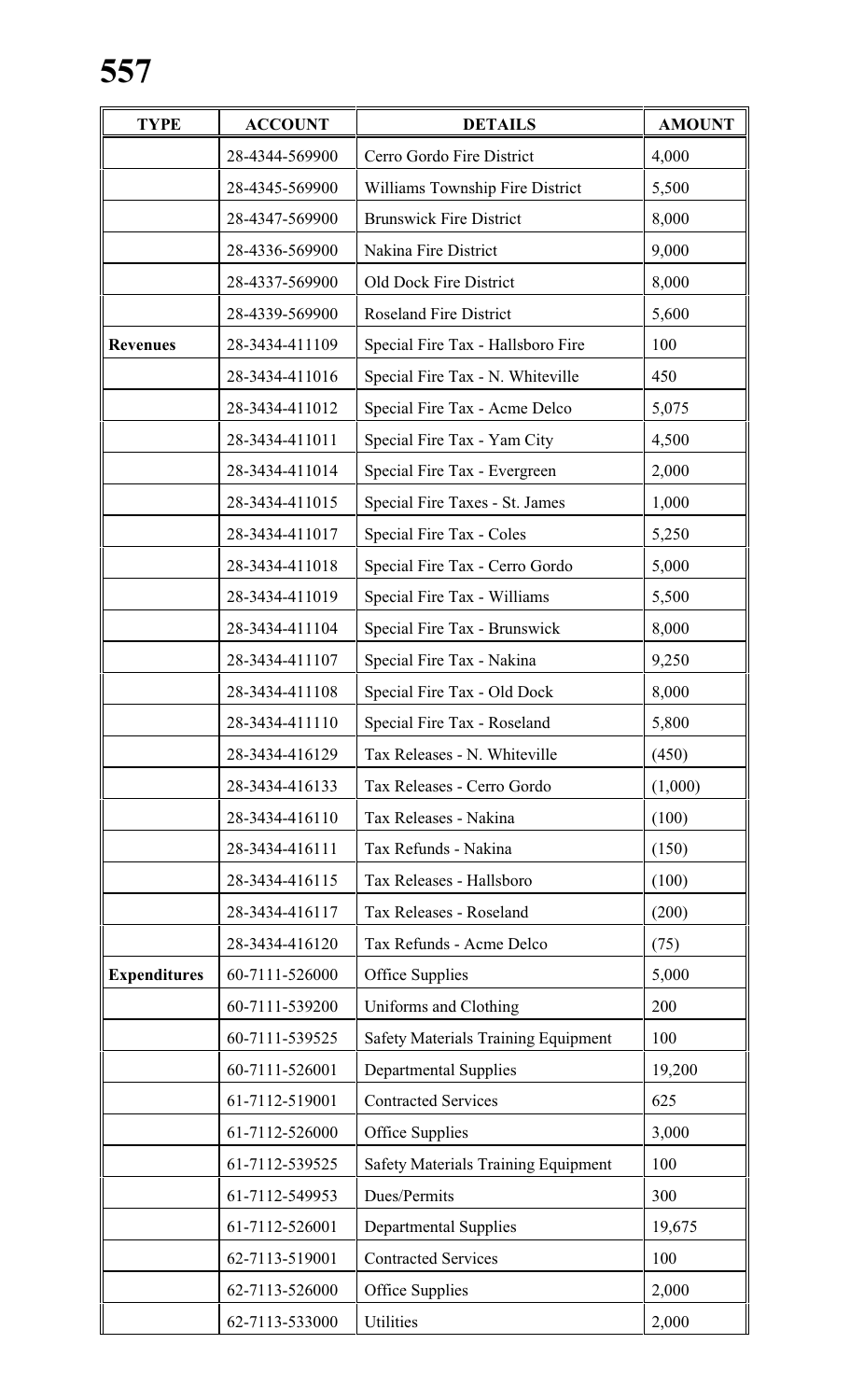| <b>TYPE</b>         | <b>ACCOUNT</b> | <b>DETAILS</b>                             | <b>AMOUNT</b> |
|---------------------|----------------|--------------------------------------------|---------------|
|                     | 62-7113-539525 | <b>Safety Materials Training Equipment</b> | 100           |
|                     | 62-7113-526001 | <b>Departmental Supplies</b>               | 6,550         |
| <b>Revenues</b>     | 60-3713-418101 | Penalties                                  | 6,500         |
|                     | 60-3713-452001 | <b>Cutoffs/Re-Connect Fees</b>             | 15,000        |
|                     | 60-3713-452002 | Water Tapon Fees                           | 3,000         |
|                     | 61-3714-418101 | Penalties                                  | 5,000         |
|                     | 61-3714-452001 | <b>Cutoffs/Re-connect Fees</b>             | 10,000        |
|                     | 61-3714-452002 | Water Tapon Fees                           | 8,700         |
|                     | 62-3715-418101 | Penalties                                  | 4,000         |
|                     | 62-3715-452001 | <b>Cutoffs/Re-Connect Fees</b>             | 5,250         |
|                     | 62-3715-452002 | Water Tapon Fees                           | 1,500         |
| <b>Expenditures</b> | 64-7115-526001 | <b>Departmental Supplies</b>               | 14,050        |
|                     | 64-7115-527100 | <b>Contracted Sewer Purchased</b>          | 25,000        |
|                     | 63-7114-526001 | <b>Departmental Supplies</b>               | 26,352        |
|                     | 63-7114-533000 | <b>Utilities</b>                           | 5,000         |
| <b>Revenues</b>     | 64-3716-418101 | Penalties                                  | 4,000         |
|                     | 64-3716-452001 | Cutoffs/Re-C onnect Fees                   | 6,500         |
|                     | 64-3716-452002 | Water Tapon Fees                           | 10,000        |
|                     | 64-3716-489000 | Miscellaneous Revenue                      | 50            |
|                     | 63-3719-452001 | <b>Cutoffs/Re-Connect Fees</b>             | 6,500         |
|                     | 63-3719-463000 | Water Tap-on Fees                          | 1,500         |
|                     | 63-3716-451000 | <b>Water Sales</b>                         | 75,000        |
|                     | 63-3719-439840 | Capital Contribution                       | (51, 648)     |
|                     | 64-3716-418110 | <b>Sewer Sales</b>                         | 3,000         |
|                     | 64-3716-451010 | Sewer Tap Fees                             | 15,500        |
| <b>Expenditures</b> | 69-7400-519001 | <b>Contracted Services</b>                 | (108,000)     |
| <b>Revenues</b>     | 69-3725-416103 | Releases                                   | (245,000)     |
|                     | 69-3725-431033 | State Aid Tire Disposal Fee                | 15,000        |
|                     | 69-3725-440113 | Landfill User Fees                         | 100,000       |
|                     | 69-3725-440114 | Solid Waste Permit Fees                    | 1,000         |
|                     | 69-3725-489035 | White good Sales Recycles                  | 6,000         |
|                     | 69-3725-489092 | Solid Waste Disposal Fee                   | 15,000        |

# B. **Tax Refunds and Releases:**

*Property Value* \$513.59<br>
Cape Fear Habitat for Humanity **PROPERTY**: 00000 **Amount:** \$526.35<br> **PROPERTY:** 00000 **Contact S526.35** Cape Fear Habitat for Humanity<br>
Value: \$0.00 Year: 2019 Account: 01-01642 Account: 01-01642 Bill#: 99999 Release value. Should have been tax exempt for city and county . Release Whiteville Rescue(12.76) *Property Value* \$536.13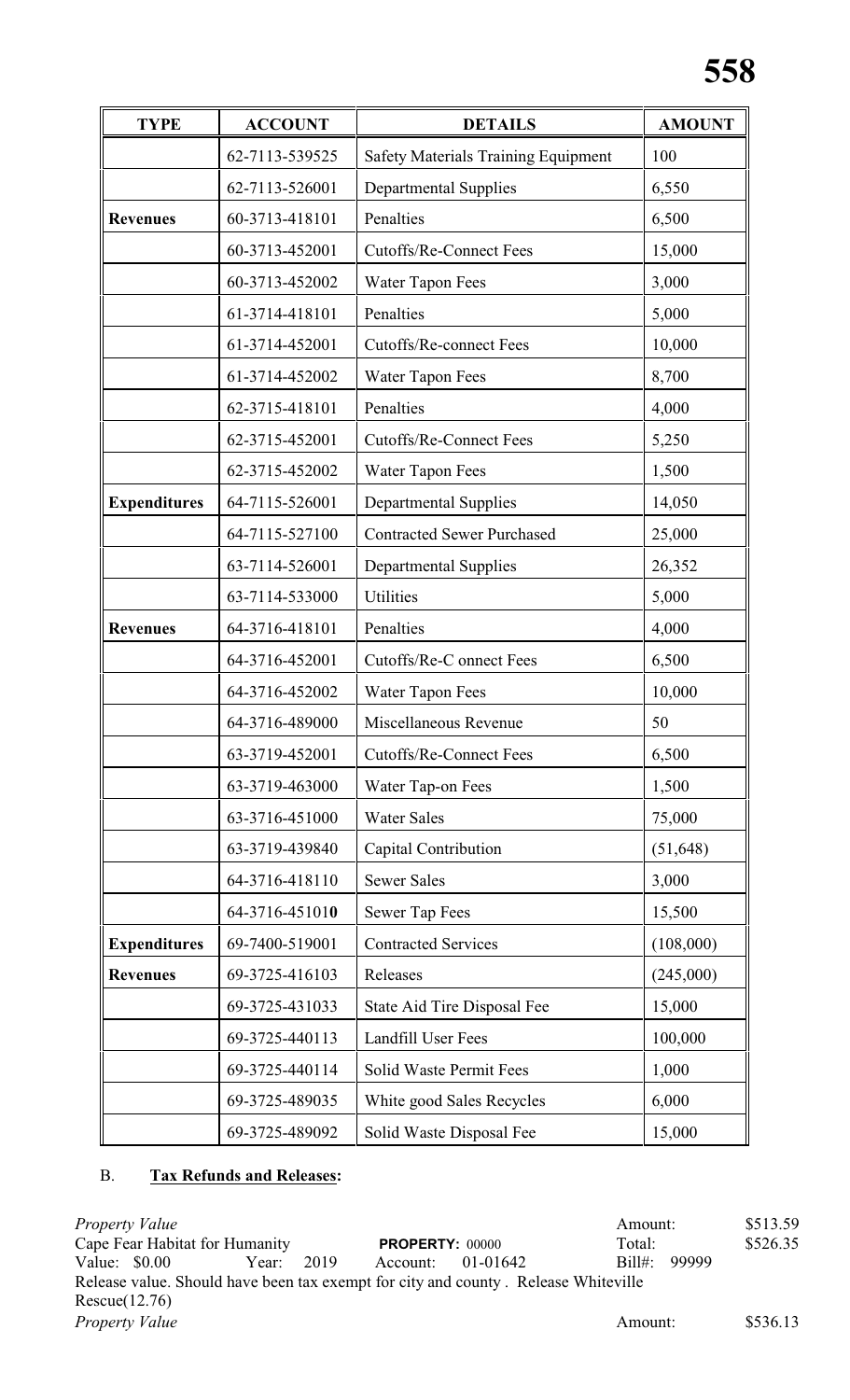| Henburg, George & Christine(Heirs) PROPERTY: 17809<br>Value: \$22,200.00<br>Release value sold at tax sale. Release Columbus Rescue(13.32)                                                  | Year:<br>14-18 | Account:                           | 10-08340 | Total:<br>$Bill#$ :               | 99999 | \$1,010.27           |
|---------------------------------------------------------------------------------------------------------------------------------------------------------------------------------------------|----------------|------------------------------------|----------|-----------------------------------|-------|----------------------|
| <b>Property Value</b><br>Kemp Tim & Maurice Robinson<br>Value: \$2,200.00<br>Release sold at tax sale for \$2,000. Release Hallsboro Fire(10.56) release Columbus<br>Rescue(3.52)           | 12-19<br>Year: | <b>PROPERTY: 19533</b><br>Account: | 11-01920 | Amount:<br>Total:<br>$Bill#$ :    | 99999 | \$139.07<br>\$153.15 |
| Property Value<br>Long, R C Heirs<br>Value: \$9,400.00<br>Release value. Rebilled to current owner. Release Old Dock Fire(7.52) release<br>Columbus Rescue(1.88)                            | 2019<br>Year:  | PROPERTY: 6621<br>Account:         | 03-14680 | Amount:<br>Total:<br>Bill#: 11691 |       | \$75.67<br>\$85.07   |
| <b>Property Value</b><br>Tompkins, Mickey Ray<br>Value: \$9,593.00<br>Release value of boats. Sold. Release Columbus Rescue $(1.92)$ release late list $(7.91)$                             | Year:<br>2019  | <b>PROPERTY: 00000</b><br>Account: | 06-02143 | Amount:<br>Total:<br>$Bill#$ :    | 30103 | \$77.22<br>\$87.05   |
| <b>Property Value</b><br>Whiteville United Methodist Church<br>Value: \$19,400.00 Year:<br>Release should have been exempt, Used for religious purposes. Release Whiteville<br>Rescue(3.88) | 2019           | PROPERTY: 1174<br>Account:         | 02-50456 | Amount:<br>Total:<br>$Bill#$ :    | 99999 | \$156.17<br>\$160.05 |
| User Fee<br>Archie, David L.<br>Value: \$0.00<br>Release user fee. House burned 2017.                                                                                                       | 18-19<br>Year: | <b>PROPERTY: 19862</b><br>Account: | 11-04741 | Amount:<br>Total:<br>$Bill#$ :    | 99999 | \$0.00<br>\$800.00   |
| User Fee<br>Blaisdell, Katherine G & Terry<br>Value: \$0.00<br>Release user fee. Flooded in Hurricane.                                                                                      | Year:<br>2019  | PROPERTY: 6968<br>Account:         | 03-08541 | Amount:<br>Total:<br>Bill#: 87434 |       | \$0.00<br>\$200.00   |
| User Fee<br>Ford, Jewell(Heirs)<br>Value: \$0.00<br>Release advertising cost. Computer error.                                                                                               | Year:<br>2019  | <b>PROPERTY: 30089</b><br>Account: | 16-04560 | Amount:<br>Total:<br>$Bill#$ :    | 98430 | \$0.00<br>\$3.00     |
| User Fee<br>Johnson, Cathy Brigman & willie<br>Value: \$0.00<br>Release user fees.                                                                                                          | 18-19<br>Year: | <b>PROPERTY: 10175</b><br>Account: | 06-02756 | Amount:<br>Total:<br>$Bill#$ :    | 99999 | \$0.00<br>\$400.00   |
| User Fee<br>Jones, William K.<br>Value: \$0.00<br>Release user fees.                                                                                                                        | 2019<br>Year:  | <b>PROPERTY: 82603</b><br>Account: | 03-12419 | Amount:<br>Total:<br>Bill#: 8769  |       | \$0.00<br>\$200.00   |
| User Fee<br>Lowery, Christine<br>Value: \$0.00<br>Release remaining user fee balance.                                                                                                       | 2019<br>Year:  | <b>PROPERTY: 91927</b><br>Account: | 16-05311 | Amount:<br>Total:<br>$Bill#$ :    | 11966 | \$0.00<br>\$379.11   |
| User Fee<br>Roby, Richard W Sr<br>Value: \$0.00<br>Release user fees. Home burned in 2017.                                                                                                  | Year:<br>18-19 | <b>PROPERTY: 14293</b><br>Account: | 08-04323 | Amount:<br>Total:<br>$Bill#$ :    | 99999 | \$0.00<br>\$226.00   |
| User Fee<br>Turbeville, Billy Wayne<br>Value: \$0.00<br>Release user fee. Dbilled.                                                                                                          | Year:<br>2019  | <b>PROPERTY: 30716</b><br>Account: | 16-00446 | Amount:<br>Total:<br>$Bill#$ :    | 30386 | \$0.00<br>\$200.00   |
| User Fee<br>Turbeville, Donald E & Wendy<br>Value: \$0.00<br>Release user fees.                                                                                                             | 2019<br>Year:  | <b>PROPERTY: 94103</b><br>Account: | 16-05927 | Amount:<br>Total:<br>Bill#:       | 30411 | \$0.00<br>\$400.00   |
| User Fee<br>White, Darrell R                                                                                                                                                                |                | <b>PROPERTY: 81819</b>             |          | Amount:<br>Total:                 |       | \$0.00<br>\$200.00   |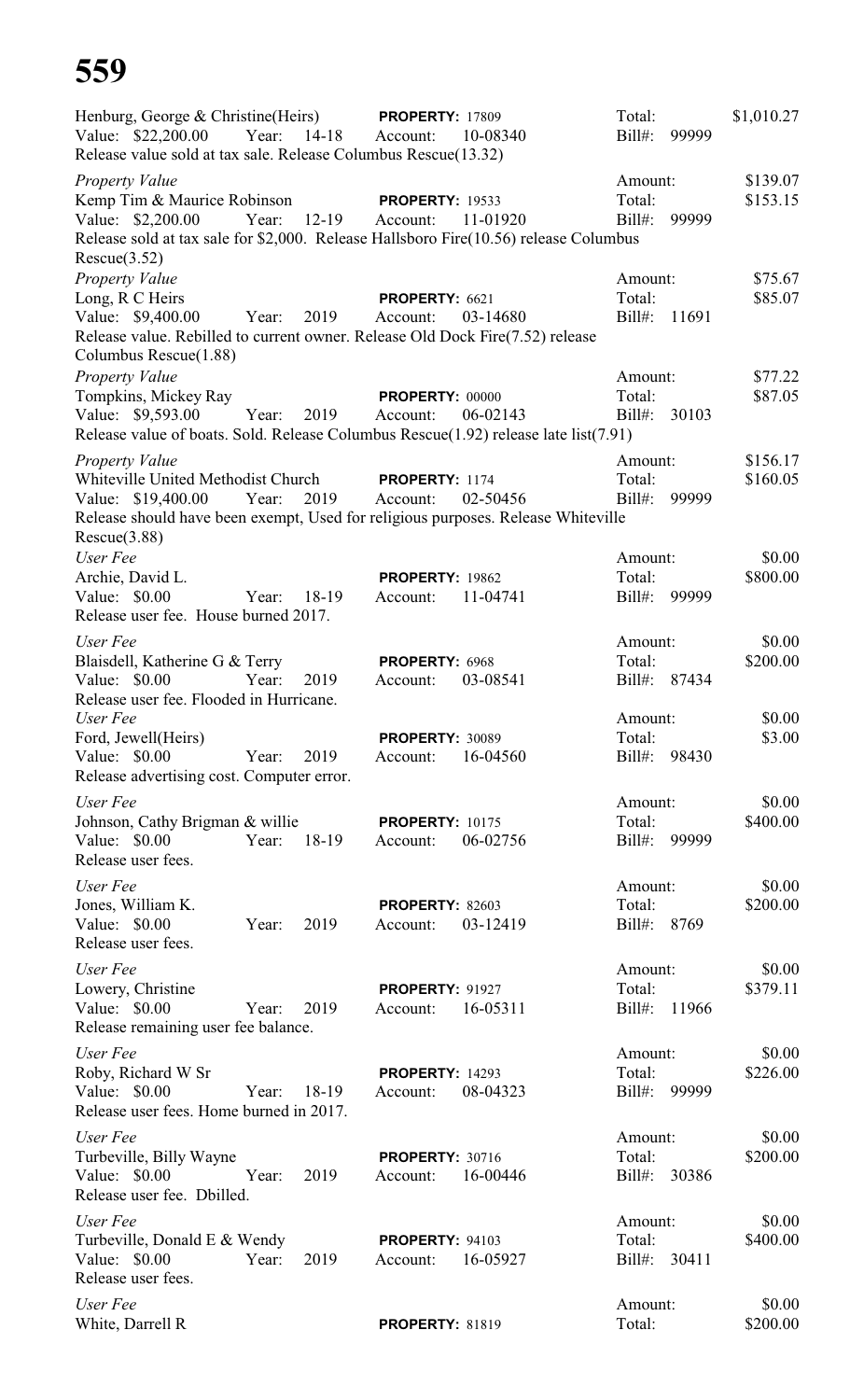| Value: $$0.00$<br>Release user fee. Billed to Single Wide. | Year: 2019 |      | Account:               | 03-04003 | Bill#: 33422      |                    |
|------------------------------------------------------------|------------|------|------------------------|----------|-------------------|--------------------|
| User Fee<br>Williamson, Kenneth L.                         |            |      | <b>PROPERTY: 22673</b> |          | Amount:<br>Total: | \$0.00<br>\$200.00 |
| Value: $$0.00$                                             | Year:      | 2019 | Account: 12-03103      |          | Bill#: 34641      |                    |
| Release user fee. Home burned.                             |            |      |                        |          |                   |                    |

# **Agenda Item #13: COMMENTS:**

Chairman Russ opened the floor for comments. The following spoke,

# B. **Board of Commissioners:**

#### 1. **Commissioner McDowell:** stated the following:

-One (1) of our Sheriff's Deputies has been in a wreck, and I understand he is doing good for the type of situation; **and** -We need to pray for him.

# 2. **Commissioner Prevatte:** stated the following:

-We have two (2) more fataliites from the virus;

-Columbus County is not the top lead in the State for the number of virus cases; **and**

-The State has recommended three (3) options for our school children for this fall, and they are not cheap.

#### 3. **Vice Chairman Jerome McMillian:** stated the following:

-We need to stay safe from this virus by following the recommendations that have been issued by the State;

-In the flooded area of Evergreen, they are having many beaver problems, and I am working with Edward Davis at the Soil and Water Department; **and** -If you receive a letter from the county, please respond.

#### 4. **Commissioner Byrd:** stated the following:

-Relative to the mosquito spraying, I have been informed the trucks are not going anywhere but on the State roads, and they need to go on any road where mail vehicles go and school buses; **and**

-I would like to know the status of putting a sign up at Bens Old Mill which is past St. James Church on the left.

#### 5. **Commissioner Burroughs:** stated the following:

-Madison Ward's mother is in critical shape and needs your prayers; **and** -Our nation needs your prayers.

6. **Chairman Russ:** stated to be very careful driving home tonight with the amount of rain that is on the roads.

#### C. **County Manager** (**Michael H. Stephens):** stated the following:

- 1. I met with Judge Sasser and Judge Ussery last week, and we had a very good conversation;
- 2. They plan to open up Hallsboro Middle School for primarily District Court purposes in the Media Center, the Cafeteria and the Gymnasium;
- 3. I have also met with the Sheriff, and he has a forty (40) ton air conditioner that we hope will cool the areas at Hallsboro Middle School that will be used for District Court; **and**
- 4. I am working with Columbus County Schools.

#### **LONG-TERM NEEDS COMMITTEE for COURTHOUSE:**

Commissioner Burroughs asked what the status was on the long-term needs committee for the Courthouse that was ordered by Judge Sasser. After lengthy and deep discussion, it was the general consensus of the Board to place this item on an Agenda in August, 2020.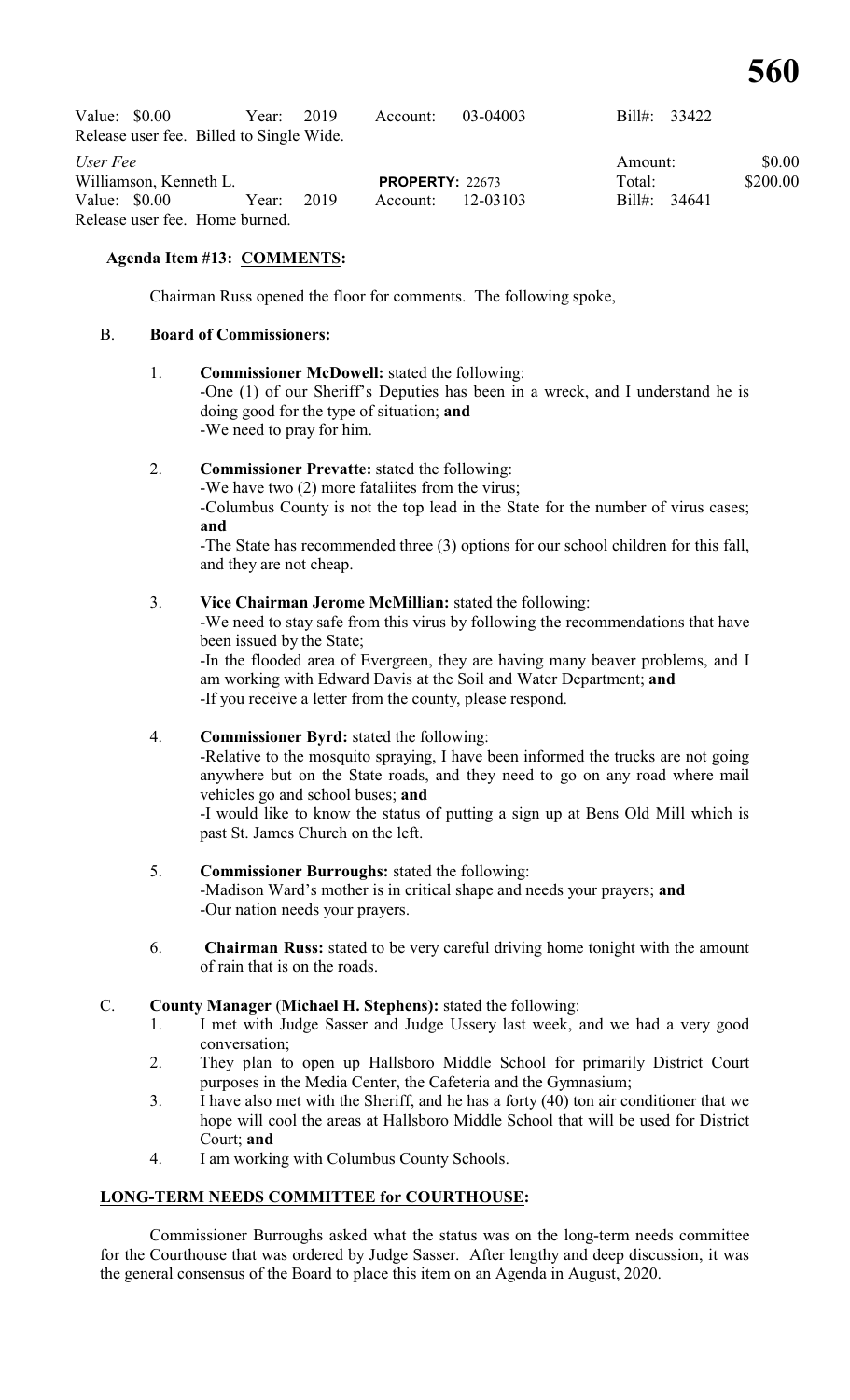# **RECESS REGULAR SESSION and enter into CLOSED SESSION in ACCORDANCE with N.C.G.S. § 143-318.11(a) (3) ATTORNEY-CLIENT PRIVILEGE and (6) PERSONNEL:**

At 7:21 P.M., Commissioner McDowell made a motion to recess Regular Session and enter into Closed Session in accordance with N.C.G.S. § 143-318.11(a) (3) Attorney-Client Privilege and (6) Personnel, after a five (5) minutes recess, seconded by Commissioner Byrd. The motion unanimously passed.

#### **Agenda Item #14: CLOSED SESSION in ACCORDANCE with N.C.G.S. § 143- 318.11(a) (3) ATTORNEY-CLIENT PRIVILEGE and (6) PERSONNEL:**

No action was taken .

# **ADJOURN CLOSED SESSION and resume REGULAR SESSION:**

At 7:44 P.M., Commissioner McDowell made a motion to adjourn Closed Session and resume Regular Session, seconded by Vice Chairman McMillian. The motion unanimously passed.

# **READING and APPROVAL of CLOSED SESSION GENERAL ACCOUNT:**

Chairman Russ requested that Amanda B. Prince, Columbus County Attorney, orally read the Closed Session General Account. Ms. Prince orally read the following: *"The County Commissioners discussed personnel matters with the County Manager. The County Commissioners discussed 20 CVS 523, Jason Nobles vs. Columbus County Government, and possible future litigation with the County Attorney. No action was taken."* 

Commissioner Byrd made a motion to approve the Closed Session General Account, seconded by Commissioner Burroughs. The motion unanimously passed.

# **BUDGET WORKSHOP NUMBER 4 ESTABLISHED:**

Chairman Russ stated that Budget Workshop Number 3 would be held on Tuesday, June 16, 2020, at 6:30 P.M.

#### **Agenda Item #15: ADJOURNMENT:**

At 7:45 P.M., Commissioner Byrd made a motion to adjourn, seconded by Vice Chairman McMillian. The motion unanimously passed.

# **APPROVED:**

**\_\_\_\_\_\_\_\_\_\_\_\_\_\_\_\_\_\_\_\_\_\_\_\_\_\_\_\_ \_\_\_\_\_\_\_\_\_\_\_\_\_\_\_\_\_\_\_\_\_\_\_\_\_\_\_\_\_\_ JUNE B. HALL, Clerk to Board P. EDWIN RUSS, Chairman**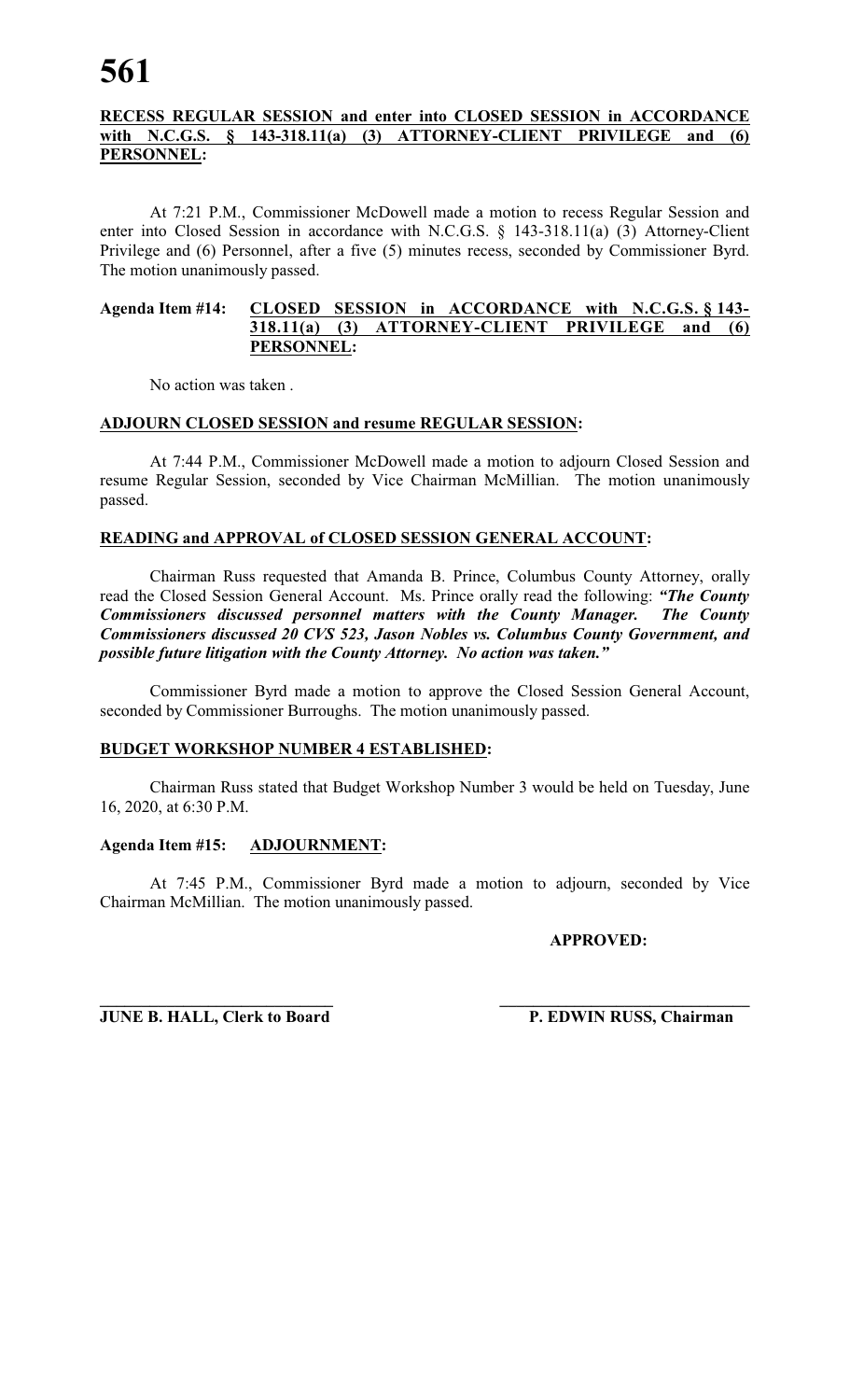The Honorable Columbus County Commissioners met on the above stated date and at the above stated time in the DempseyB. HerringCourthouse Annex, 112 West Smith Street, Whiteville, North Carolina 28472, for the purpose to act as the Columbus County Water and Sewer District I Board.

#### **COMMISSIONERS PRESENT: APPOINTEES PRESENT:**

P. Edwin Russ, **Chairman** Mike Stephens, **County Manager** James E. Prevatte June B. Hall, **Clerk to the Board** Giles E. Byrd **Bobbie Faircloth, Finance Officer** Trent Burroughs Ricky Bullard Charles T. McDowell

Jerome McMillian, **Vice Chairman** Amanda B. Prince, **County Attorney** 

#### **MEETING CALLED TO ORDER:**

At 7:02 P.M., Chairman P. Edwin Russ called the **combination meeting** of Columbus County Water and Sewer Districts I, II, III, IV and V Board Meeting to order.

#### **Agenda Item#9: COLUMBUS COUNTY WATER and SEWER DISTRICTS I, II, III, IV and V BOARD MEETING MINUTES:**

June 01, 2020 Columbus County Water and Sewer Districts I, II, III, IV and V Board Meeting **(5 Sets)**

Commissioner McDowell made a motion to approve the June 01, 2020 Columbus County Water and Sewer District I Board Meeting Minutes, as recorded, seconded by Vice Chairman McMillian. The motion unanimously passed.

# **Agenda Item#10: COLUMBUS COUNTY WATER and SEWER DISTRICTS I,II, III, IV and V - APPROVAL of MONTHLY BILLING ADJUSTMENTS for MAY and JUNE, 2020:**

Harold Nobles, Public Utilities Director, requested Board approval of the following monthly billing adjustments for May and June, 2020, for Columbus County Water and Sewer District I.

| DATE      | $\bf ACCT#$ | <b>ACCT NAME</b> | ADJ AMT      | <b>REASON FOR ADJUSTMENT</b> |
|-----------|-------------|------------------|--------------|------------------------------|
| 5/13/2020 | 206320.0098 | Anthony Fowler   | \$(3,488.19) | <b>Billing Error</b>         |
| 5/13/2020 | 302220.0097 | Leanna King      | \$(2.77)     | <b>Billing Error</b>         |

# **DISTRICT I ADJUSTMENTS FOR MAY & JUNE 2020**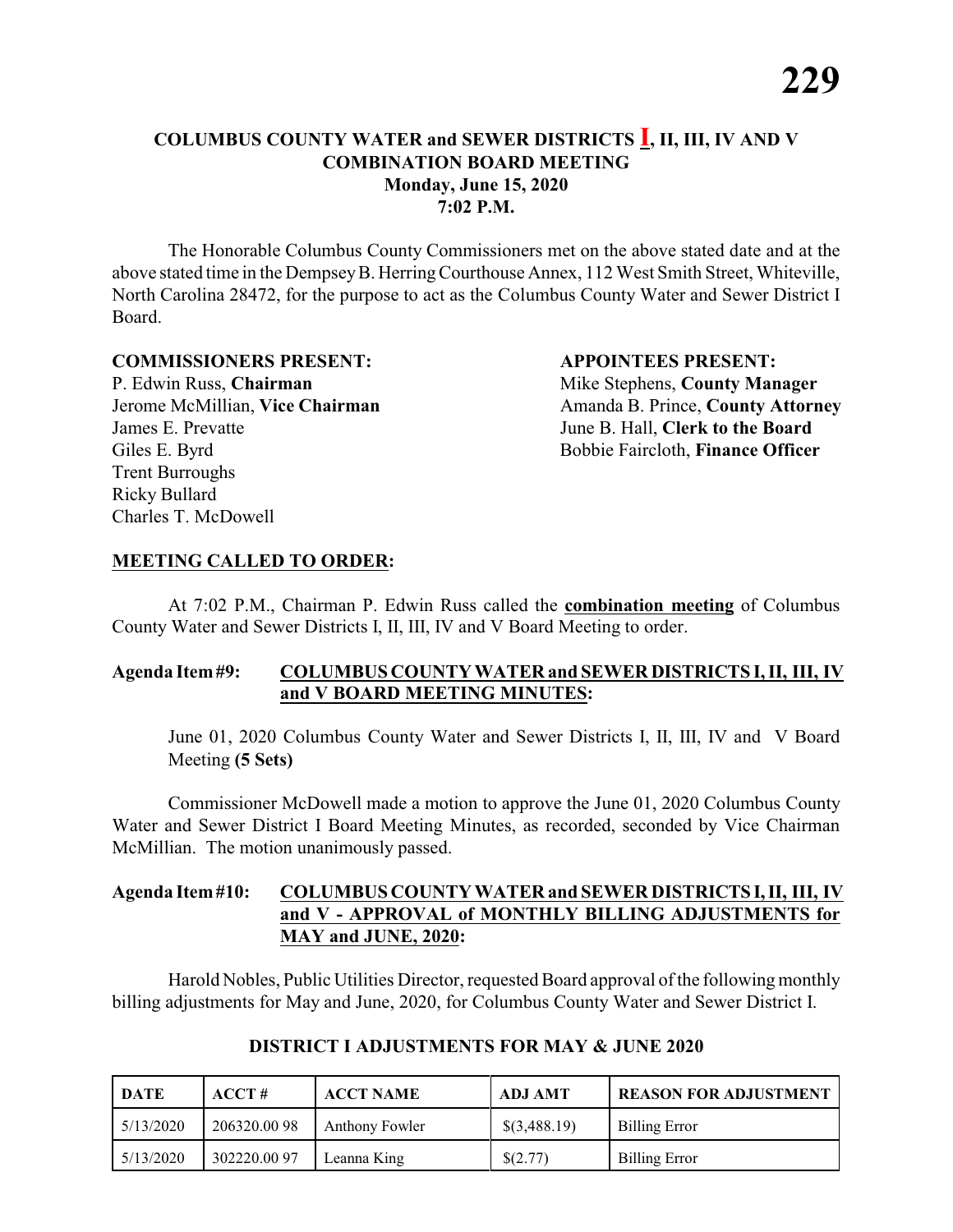| 5/13/2020 | 302230.0098  | Gary Cartrette    | \$(44.68) | <b>Billing Error</b>    |
|-----------|--------------|-------------------|-----------|-------------------------|
| 5/13/2020 | 205971.00 97 | Jeffrey Fowler    | \$(50.00) | <b>Tabor City Error</b> |
| 5/13/2020 | 600561.0097  | Scott Spivey      | \$51.64   | Returned Draft & Fee    |
| 6/8/2020  | 100618.0097  | Carson Suggs Jr   | \$(65.65) | <b>Billing Error</b>    |
| 6/8/2020  | 103160.0098  | Deary Fowler Jr   | \$(34.56) | <b>Billing Error</b>    |
| 6/8/2020  | 404350.0098  | Pamela Strickland | \$(6.51)  | <b>Billing Error</b>    |
| 6/8/2020  | 100614.0098  | George Smith      | \$250.00  | Manual Billing          |

Commissioner Byrd made a motion to approve the monthly billing adjustments for May and June, 2020, for Columbus County Water and Sewer District I, as presented, seconded by Commissioner Bullard. The motion unanimously passed.

# **ADJOURNMENT:**

At 7:03 P.M., Commissioner Burroughs made a motion to adjourn, seconded by Vice Chairman McMillian. The motion unanimously passed.

**\_\_\_\_\_\_\_\_\_\_\_\_\_\_\_\_\_\_\_\_\_\_\_\_\_\_\_\_ \_\_\_\_\_\_\_\_\_\_\_\_\_\_\_\_\_\_\_\_\_\_\_\_\_\_\_\_\_\_\_**

#### **APPROVED:**

**JUNE B. HALL, Clerk to Board P. EDWIN RUSS, Chairman**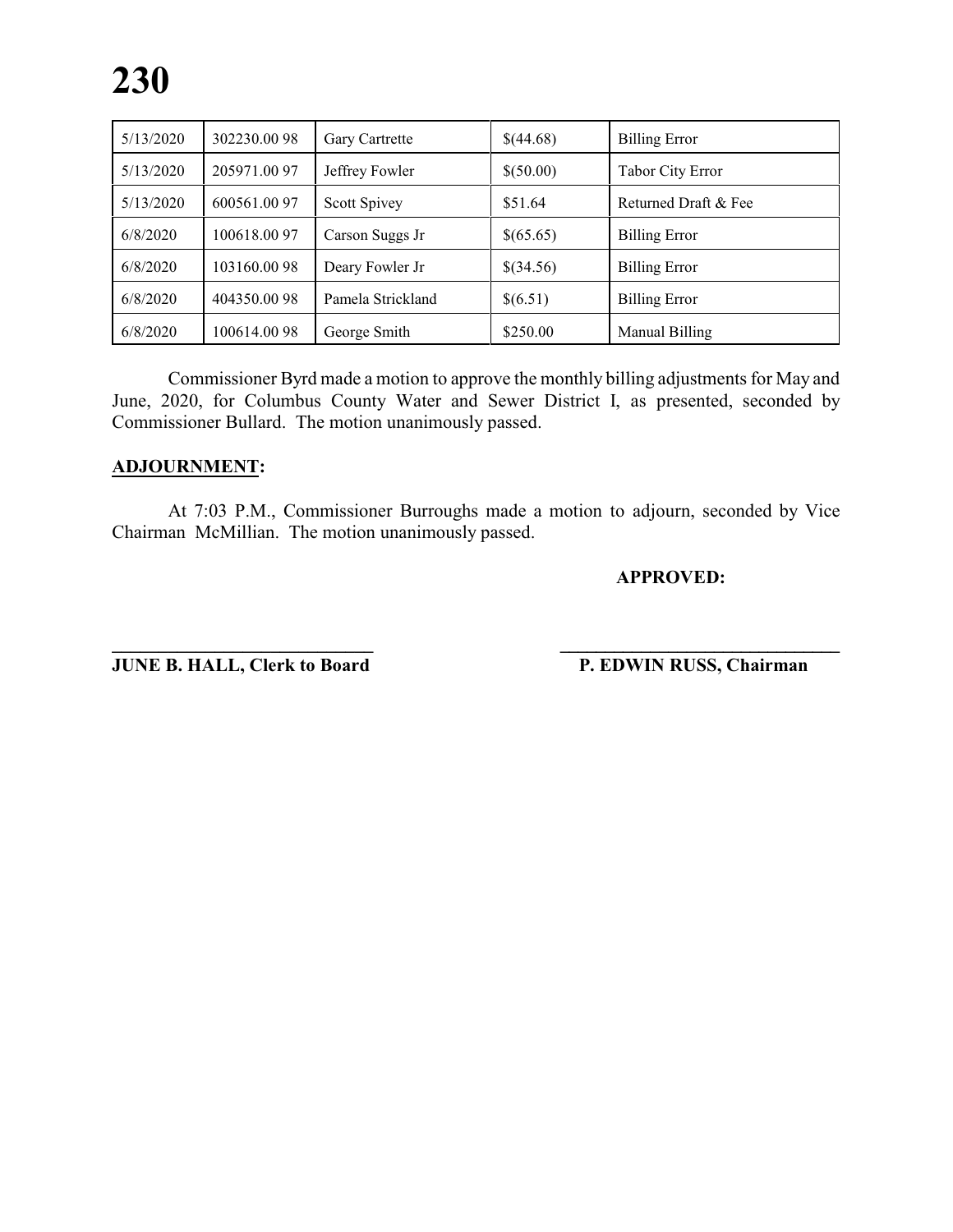The Honorable Columbus County Commissioners met on the above stated date and at the above stated time in the DempseyB. HerringCourthouse Annex, 112 West Smith Street, Whiteville, North Carolina 28472, for the purpose to act as the Columbus County Water and Sewer District II Board.

#### **COMMISSIONERS PRESENT: APPOINTEES PRESENT:**

P. Edwin Russ, **Chairman** Mike Stephens, **County Manager** James E. Prevatte June B. Hall, **Clerk to the Board** Giles E. Byrd **Bobbie Faircloth, Finance Officer** Trent Burroughs Ricky Bullard Charles T. McDowell

Jerome McMillian, **Vice Chairman** Amanda B. Prince, **County Attorney** 

#### **MEETING CALLED TO ORDER:**

At 7:02 P.M., Chairman P. Edwin Russ called the **combination meeting** of Columbus County Water and Sewer Districts I, II, III, IV and V Board Meeting to order.

#### **Agenda Item#9: COLUMBUS COUNTY WATER and SEWER DISTRICTS I, II, III, IV and V BOARD MEETING MINUTES:**

June 01, 2020 Columbus County Water and Sewer Districts I, II, III, IV and V Board Meeting **(5 Sets)**

Commissioner McDowell made a motion to approve the June 01, 2020 Columbus County Water and Sewer District II Board Meeting Minutes, as recorded, seconded by Vice Chairman McMillian. The motion unanimously passed.

# **Agenda Item#10: COLUMBUS COUNTY WATER and SEWER DISTRICTS I,II, III, IV and V - APPROVAL of MONTHLY BILLING ADJUSTMENTS for MAY and JUNE, 2020:**

Harold Nobles, Public Utilities Director, requested Board approval of the following monthly billing adjustments for May and June, 2020, for Columbus County Water and Sewer District II.

| DATE      | $\bf ACCT#$  | <b>ACCT NAME</b>   | <b>ADJ AMT</b> | <b>REASON FOR</b><br><b>ADJUSTMENT</b> |
|-----------|--------------|--------------------|----------------|----------------------------------------|
| 5/13/2020 | 120587.00 98 | Beverly Strickland | \$(950.68)     | Leak Adjustment                        |

#### **DISTRICT II ADJUSTMENTS FOR MAY & JUNE 2020**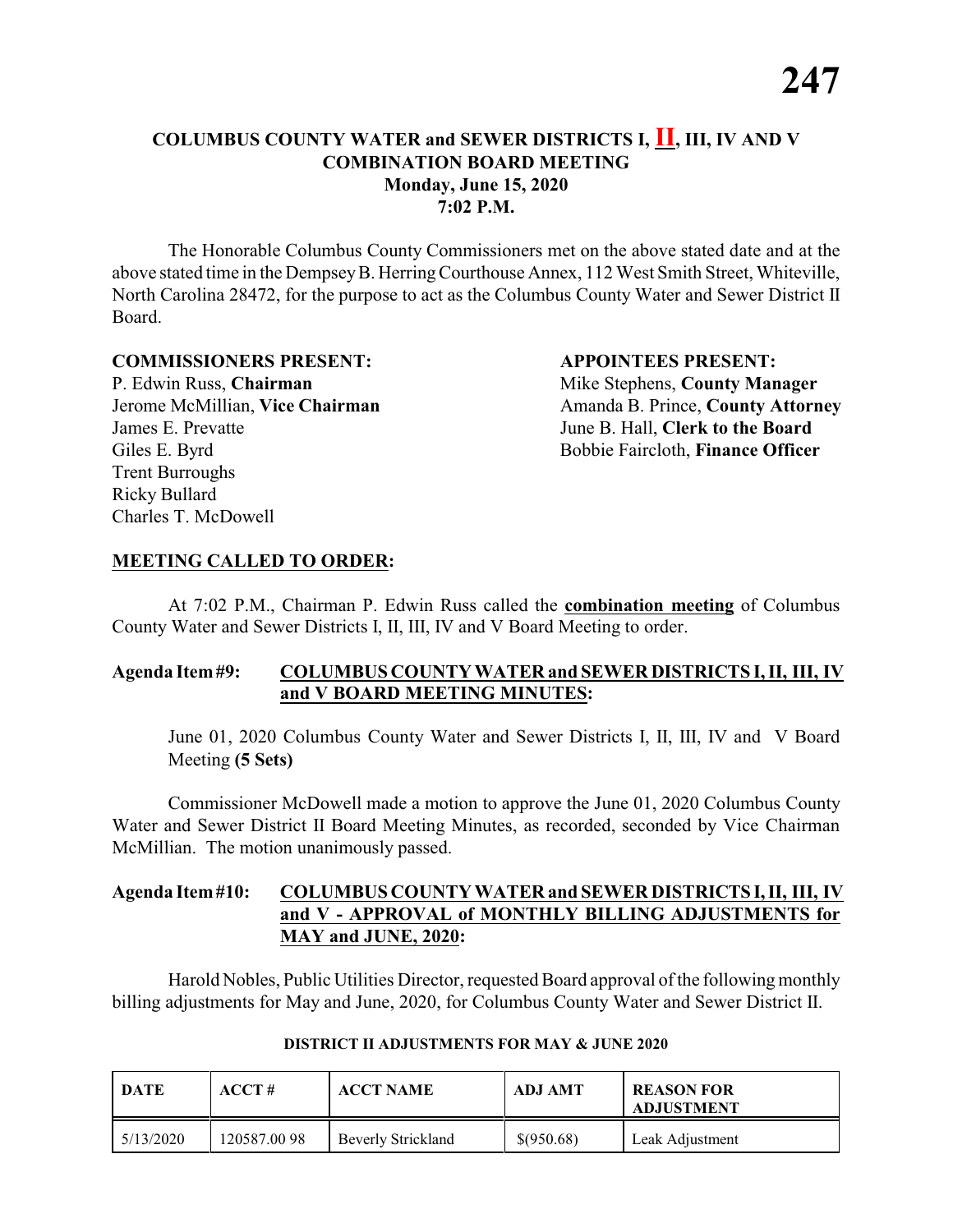| <b>DATE</b> | ACCT#       | <b>ACCT NAME</b>               | <b>ADJ AMT</b> | <b>REASON FOR</b><br><b>ADJUSTMENT</b> |
|-------------|-------------|--------------------------------|----------------|----------------------------------------|
| 5/13/2020   | 132070.0097 | <b>Gerrald Littles</b>         | \$(192.71)     | Leak Adjustment                        |
| 5/13/2020   | 120605.0096 | Melissa Wilson                 | \$51.64        | Returned Draft & Fee                   |
| 5/13/2020   | 1218600098  | Annie Grier                    | \$122.72       | Returned Draft & Fee                   |
| 5/13/2020   | 144130.0098 | Rosa Jernigan                  | \$51.79        | Returned Draft & Fee                   |
| 5/13/2020   | 143070.0098 | <b>Heavenly Light Holiness</b> | \$25.00        | Service Call Fee                       |
| 5/13/2020   | 131641.0098 | Gregory Barnhill               | \$(2,921.86)   | <b>Billing Error</b>                   |
| 6/8/2020    | 110587.2097 | <b>Betsy Williams Fisher</b>   | \$(227.85)     | Leak Adjustment                        |
| 6/8/2020    | 112130.0096 | Matthew Gray Cook              | \$(252.13)     | Leak Adjustment                        |
| 6/8/2020    | 131649.0096 | Jacquelyn Bradley              | \$(134.01)     | Leak Adjustment                        |
| 6/8/2020    | 142810.0098 | William Bartley                | \$(121.11)     | Leak Adjustment                        |
| 6/8/2020    | 143696.0098 | <b>Ruth Kissam</b>             | \$(2,112.65)   | <b>Billing Error</b>                   |

Commissioner Byrd made a motion to approve the monthly billing adjustments for May and June, 2020, for Columbus County Water and Sewer District II, as presented, seconded by Commissioner Bullard. The motion unanimously passed.

# **ADJOURNMENT:**

At 7:03 P.M., Commissioner Burroughs made a motion to adjourn, seconded by Vice Chairman McMillian. The motion unanimously passed.

# **APPROVED:**

**JUNE B. HALL, Clerk to Board P. EDWIN RUSS, Chairman** 

**\_\_\_\_\_\_\_\_\_\_\_\_\_\_\_\_\_\_\_\_\_\_\_\_\_\_\_\_ \_\_\_\_\_\_\_\_\_\_\_\_\_\_\_\_\_\_\_\_\_\_\_\_\_\_\_\_\_\_\_**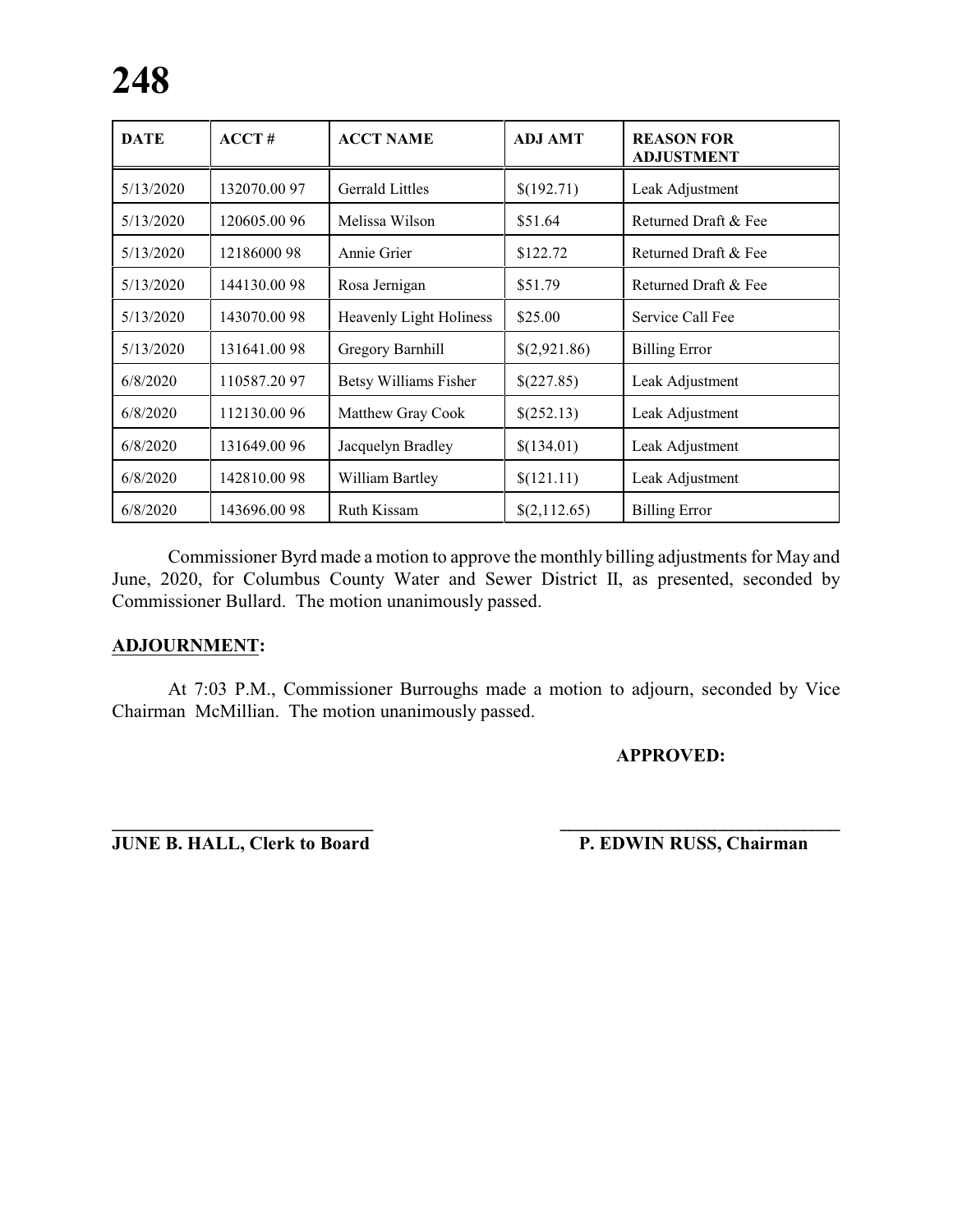The Honorable Columbus County Commissioners met on the above stated date and at the above stated time in the DempseyB. HerringCourthouse Annex, 112 West Smith Street, Whiteville, North Carolina 28472, for the purpose to act as the Columbus County Water and Sewer District III Board.

#### **COMMISSIONERS PRESENT: APPOINTEES PRESENT:**

P. Edwin Russ, **Chairman** Mike Stephens, **County Manager** James E. Prevatte June B. Hall, **Clerk to the Board** Giles E. Byrd **Bobbie Faircloth, Finance Officer** Trent Burroughs Ricky Bullard Charles T. McDowell

Jerome McMillian, **Vice Chairman** Amanda B. Prince, **County Attorney** 

# **MEETING CALLED TO ORDER:**

At 7:02 P.M., Chairman P. Edwin Russ called the **combination meeting** of Columbus County Water and Sewer Districts I, II, III, IV and V Board Meeting to order.

# **Agenda Item#9: COLUMBUS COUNTY WATER and SEWER DISTRICTS I, II, III, IV and V BOARD MEETING MINUTES:**

June 01, 2020 Columbus County Water and Sewer Districts I, II, III, IV and V Board Meeting **(5 Sets)**

Commissioner McDowell made a motion to approve the June 01, 2020 Columbus County Water and Sewer District III Board Meeting Minutes, as recorded, seconded by Vice Chairman McMillian. The motion unanimously passed.

# **Agenda Item#10: COLUMBUS COUNTY WATER and SEWER DISTRICTS I,II, III, IV and V - APPROVAL of MONTHLY BILLING ADJUSTMENTS for MAY and JUNE, 2020:**

Harold Nobles, Public Utilities Director, requested Board approval of the following monthly billing adjustments for May and June, 2020, for Columbus County Water and Sewer District III.

| DATE      | ACCT#       | <b>ACCT NAME</b>      | <b>ADJ AMT</b> | <b>REASON FOR</b><br><b>ADJUSTMENT</b> |
|-----------|-------------|-----------------------|----------------|----------------------------------------|
| 5/13/2020 | 360655.0096 | Land O Lakes Golf LLC | \$200.00       | Damaged Meter Box                      |

# **DISTRICT III ADJUSTMENTS FOR MAY & JUNE 2020**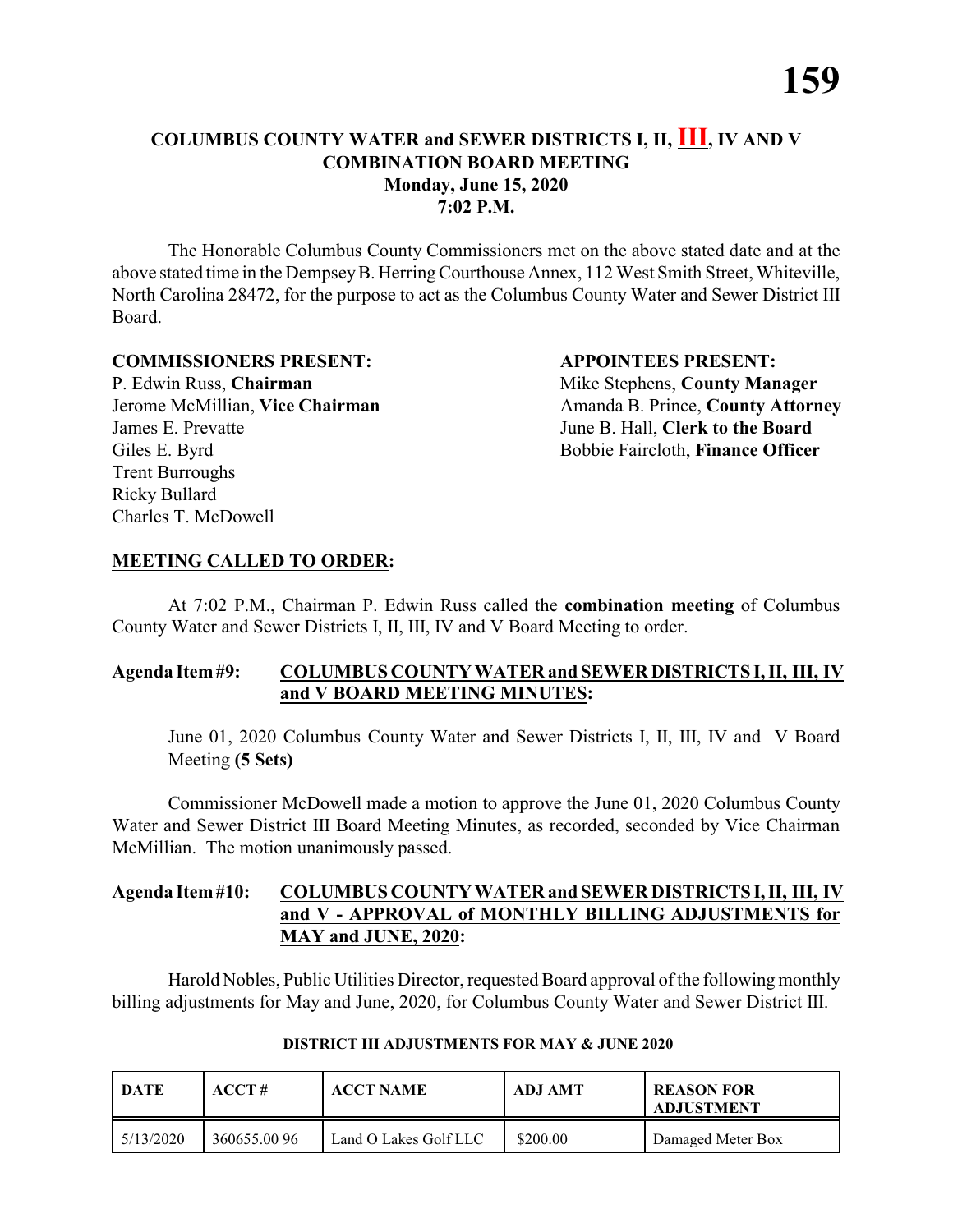# **160**

| <b>DATE</b> | ACCT#       | <b>ACCT NAME</b>      | <b>ADJ AMT</b> | <b>REASON FOR</b><br><b>ADJUSTMENT</b> |
|-------------|-------------|-----------------------|----------------|----------------------------------------|
| 5/13/2020   | 340388.0097 | Frank Marcellino      | \$(8.89)       | <b>Billing Error</b>                   |
| 5/13/2020   | 371250.0098 | Alan Roberts          | \$(1,343.48)   | <b>Billing Error</b>                   |
| 6/8/2020    | 371286.0098 | Crystal Best          | \$126.71       | Posting Error                          |
| 6/8/2020    | 350965.0097 | Owen Sellers          | \$(466.14)     | Leak Adjustment                        |
| 6/8/2020    | 380795.0098 | Greg & Melinda Powell | \$(50.77)      | <b>Billing Error</b>                   |

Commissioner Byrd made a motion to approve the monthly billing adjustments for May and June, 2020, for Columbus County Water and Sewer District III, as presented, seconded by Commissioner Bullard. The motion unanimously passed.

# **ADJOURNMENT:**

At 7:03 P.M., Commissioner Burroughs made a motion to adjourn, seconded by Vice Chairman McMillian. The motion unanimously passed.

#### **APPROVED:**

**\_\_\_\_\_\_\_\_\_\_\_\_\_\_\_\_\_\_\_\_\_\_\_\_\_\_\_\_ \_\_\_\_\_\_\_\_\_\_\_\_\_\_\_\_\_\_\_\_\_\_\_\_\_\_\_\_\_\_\_ JUNE B. HALL, Clerk to Board P. EDWIN RUSS, Chairman**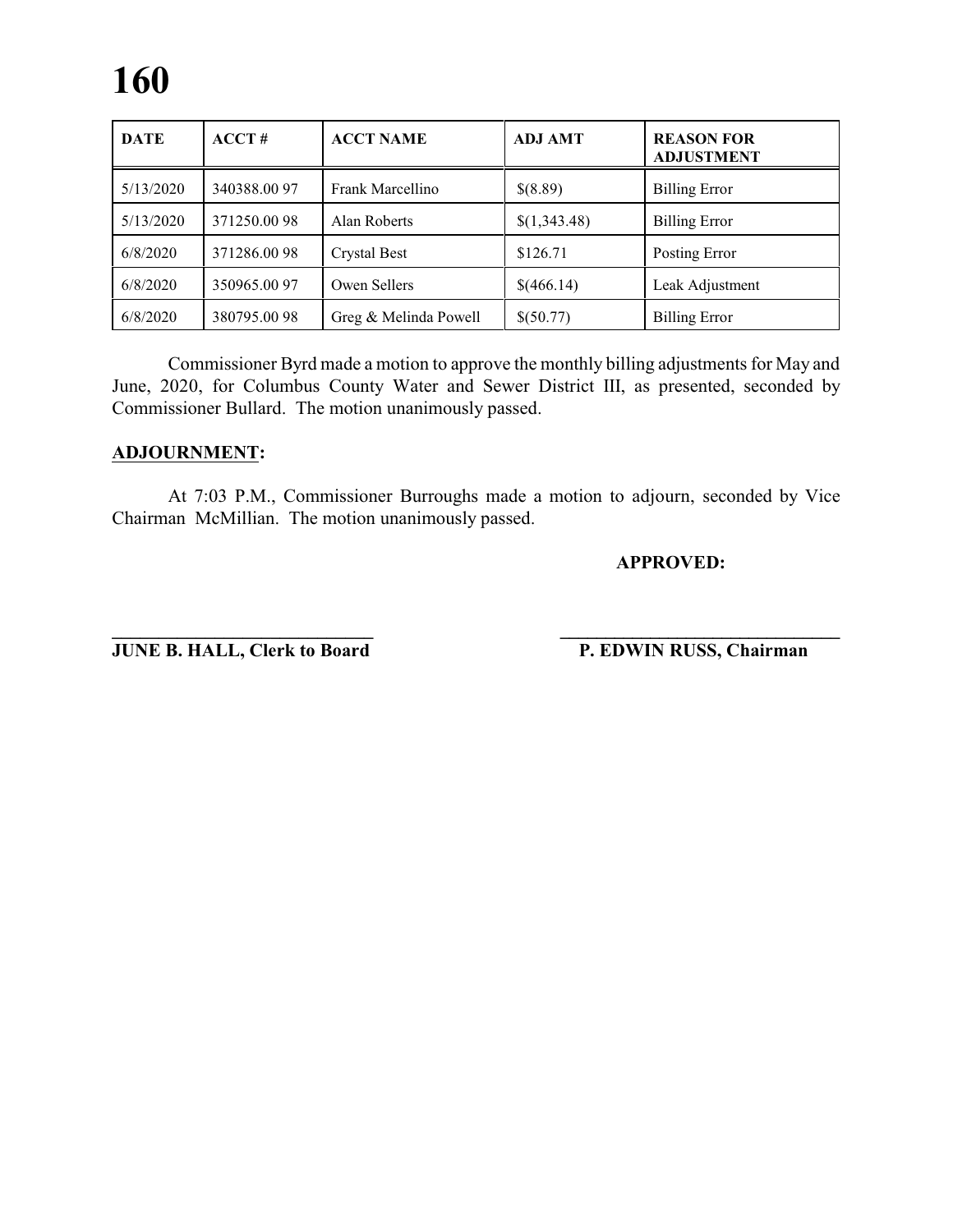The Honorable Columbus County Commissioners met on the above stated date and at the above stated time in the DempseyB. HerringCourthouse Annex, 112 West Smith Street, Whiteville, North Carolina 28472, for the purpose to act as the Columbus County Water and Sewer District IV Board.

#### **COMMISSIONERS PRESENT: APPOINTEES PRESENT:**

P. Edwin Russ, **Chairman** Mike Stephens, **County Manager** James E. Prevatte June B. Hall, **Clerk to the Board** Giles E. Byrd **Bobbie Faircloth, Finance Officer** Trent Burroughs Ricky Bullard Charles T. McDowell

Jerome McMillian, **Vice Chairman** Amanda B. Prince, **County Attorney** 

#### **MEETING CALLED TO ORDER:**

At 7:02 P.M., Chairman P. Edwin Russ called the **combination meeting** of Columbus County Water and Sewer Districts I, II, III, IV and V Board Meeting to order.

# **Agenda Item#9: COLUMBUS COUNTY WATER and SEWER DISTRICTS I, II, III, IV and V BOARD MEETING MINUTES:**

June 01, 2020 Columbus County Water and Sewer Districts I, II, III, IV and V Board Meeting **(5 Sets)**

Commissioner McDowell made a motion to approve the June 01, 2020 Columbus County Water and Sewer District IV Board Meeting Minutes, as recorded, seconded by Vice Chairman McMillian. The motion unanimously passed.

# **Agenda Item#10: COLUMBUS COUNTY WATER and SEWER DISTRICTS I,II, III, IV and V - APPROVAL of MONTHLY BILLING ADJUSTMENTS for MAY and JUNE, 2020:**

Harold Nobles, Public Utilities Director, requested Board approval of the following monthly billing adjustments for May and June, 2020, for Columbus County Water and Sewer District IV.

| <b>DATE</b> | ACCT#       | <b>ACCT NAME</b> | ADJ AMT   | <b>REASON FOR ADJUSTMENT</b> |
|-------------|-------------|------------------|-----------|------------------------------|
| 5/13/2020   | 430154.0098 | Leona Howard     | \$(70.87) | Leak Adjustment              |
| 5/13/2020   | 420520.0098 | Don Walker       | \$209.01  | Returned Draft & Fee         |

#### **DISTRICT IV ADJUSTMENTS FOR MAY & JUNE 2020**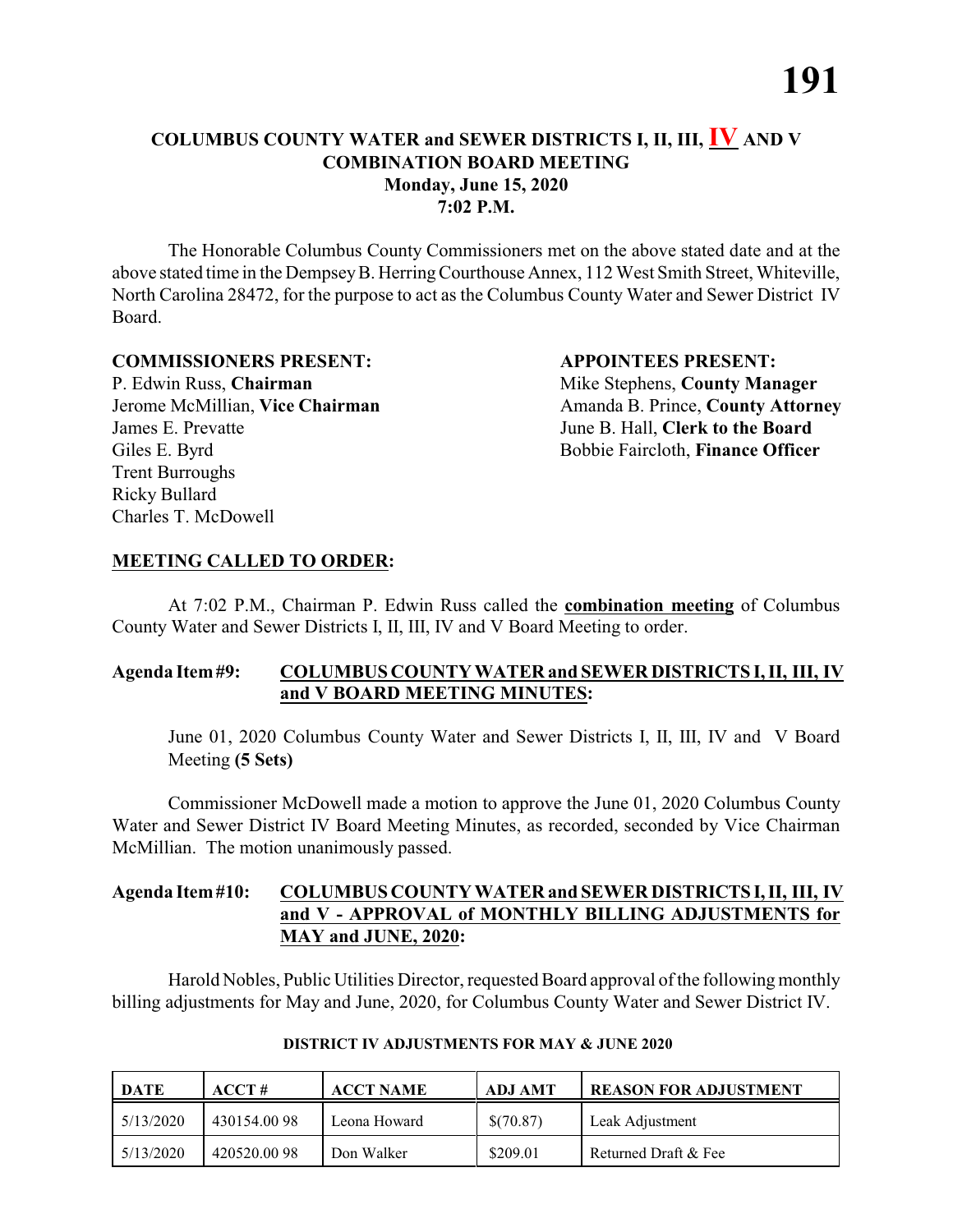| <b>DATE</b> | ACCT#       | <b>ACCT NAME</b> | ADJ AMT    | <b>REASON FOR ADJUSTMENT</b> |
|-------------|-------------|------------------|------------|------------------------------|
| 5/13/2020   | 430075.0098 | Willie Brooks    | \$ (5.66)  | <b>Billing Error</b>         |
| 6/8/2020    | 443750.0098 | Rhonda Germany   | \$(201.82) | Leak Adjustment              |

Commissioner Byrd made a motion to approve the monthly billing adjustments for May and June, 2020, for Columbus County Water and Sewer District IV, as presented, seconded by Commissioner Bullard. The motion unanimously passed.

# **ADJOURNMENT:**

At 7:03 P.M., Commissioner Burroughs made a motion to adjourn, seconded by Vice Chairman McMillian. The motion unanimously passed.

**APPROVED:**

**JUNE B. HALL, Clerk to Board P. EDWIN RUSS, Chairman** 

**\_\_\_\_\_\_\_\_\_\_\_\_\_\_\_\_\_\_\_\_\_\_\_\_\_\_\_\_ \_\_\_\_\_\_\_\_\_\_\_\_\_\_\_\_\_\_\_\_\_\_\_\_\_\_\_\_\_\_\_**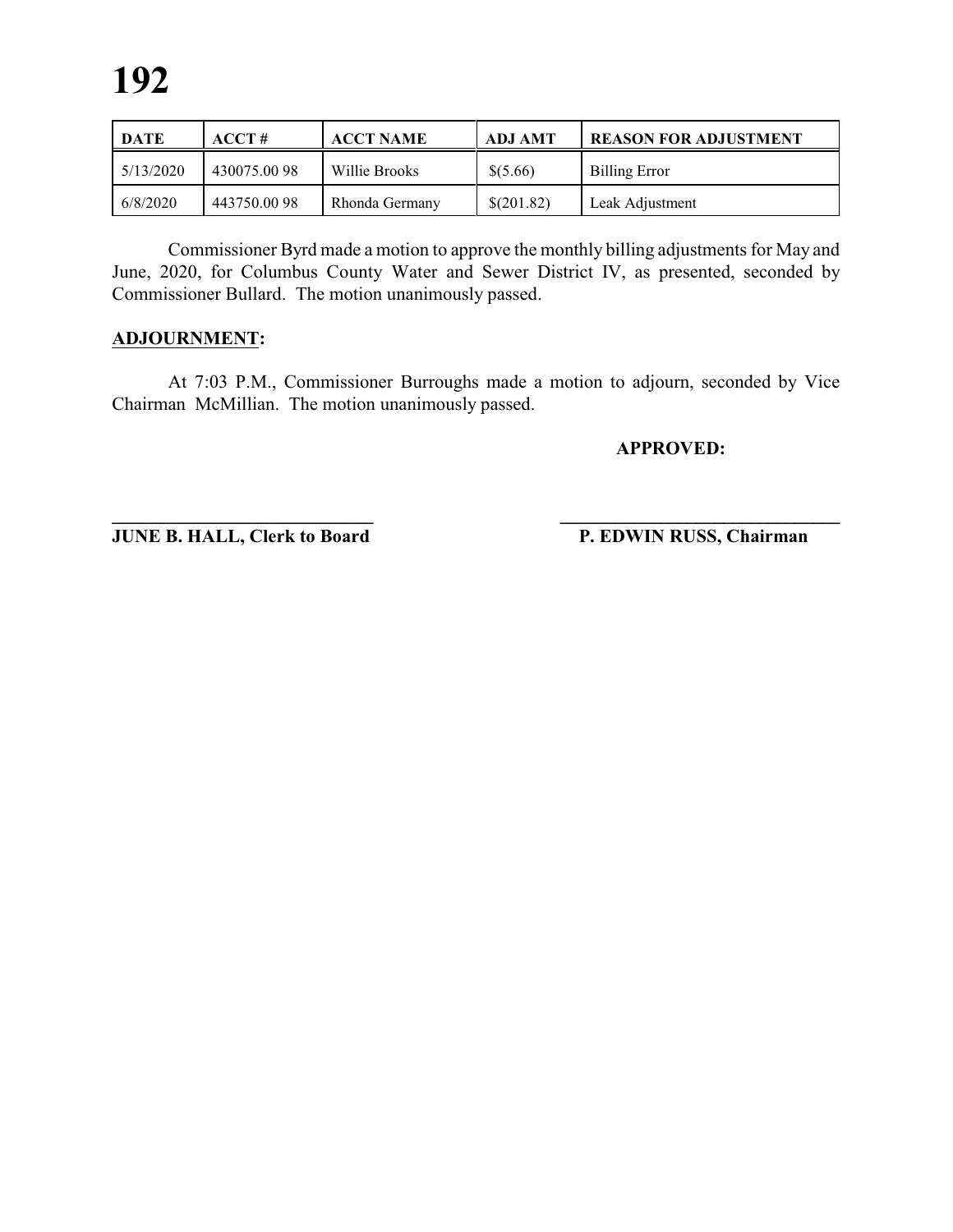The Honorable Columbus County Commissioners met on the above stated date and at the above stated time in the DempseyB. HerringCourthouse Annex, 112 West Smith Street, Whiteville, North Carolina 28472, for the purpose to act as the Columbus County Water and Sewer District V Board.

#### **COMMISSIONERS PRESENT: APPOINTEES PRESENT:**

P. Edwin Russ, **Chairman** Mike Stephens, **County Manager** James E. Prevatte June B. Hall, **Clerk to the Board** Giles E. Byrd **Bobbie Faircloth, Finance Officer** Trent Burroughs Ricky Bullard Charles T. McDowell

Jerome McMillian, **Vice Chairman** Amanda B. Prince, **County Attorney** 

#### **MEETING CALLED TO ORDER:**

At 7:02 P.M., Chairman P. Edwin Russ called the **combination meeting** of Columbus County Water and Sewer Districts I, II, III, IV and V Board Meeting to order.

# **Agenda Item#9: COLUMBUS COUNTY WATER and SEWER DISTRICTS I, II, III, IV and V BOARD MEETING MINUTES:**

June 01, 2020 Columbus County Water and Sewer Districts I, II, III, IV and V Board Meeting **(5 Sets)**

Commissioner McDowell made a motion to approve the June 01, 2020 Columbus County Water and Sewer District V Board Meeting Minutes, as recorded, seconded by Vice Chairman McMillian. The motion unanimously passed.

# **Agenda Item#10: COLUMBUS COUNTY WATER and SEWER DISTRICTS I,II, III, IV and V - APPROVAL of MONTHLY BILLING ADJUSTMENTS for MAY and JUNE, 2020:**

Harold Nobles, Public Utilities Director, requested Board approval of the following monthly billing adjustments for May and June, 2020, for Columbus County Water and Sewer District V.

| DATE      | ACCT#        | <b>ACCT NAME</b> | ADJ AMT    | <b>REASON FOR</b><br><b>ADJUSTMENT</b> |
|-----------|--------------|------------------|------------|----------------------------------------|
| 5/13/2020 | 709904.00 96 | Jennifer Joseph  | \$(681.17) | Posting Error                          |

#### **DISTRICT V ADJUSTMENTS FOR MAY & JUNE 2020**